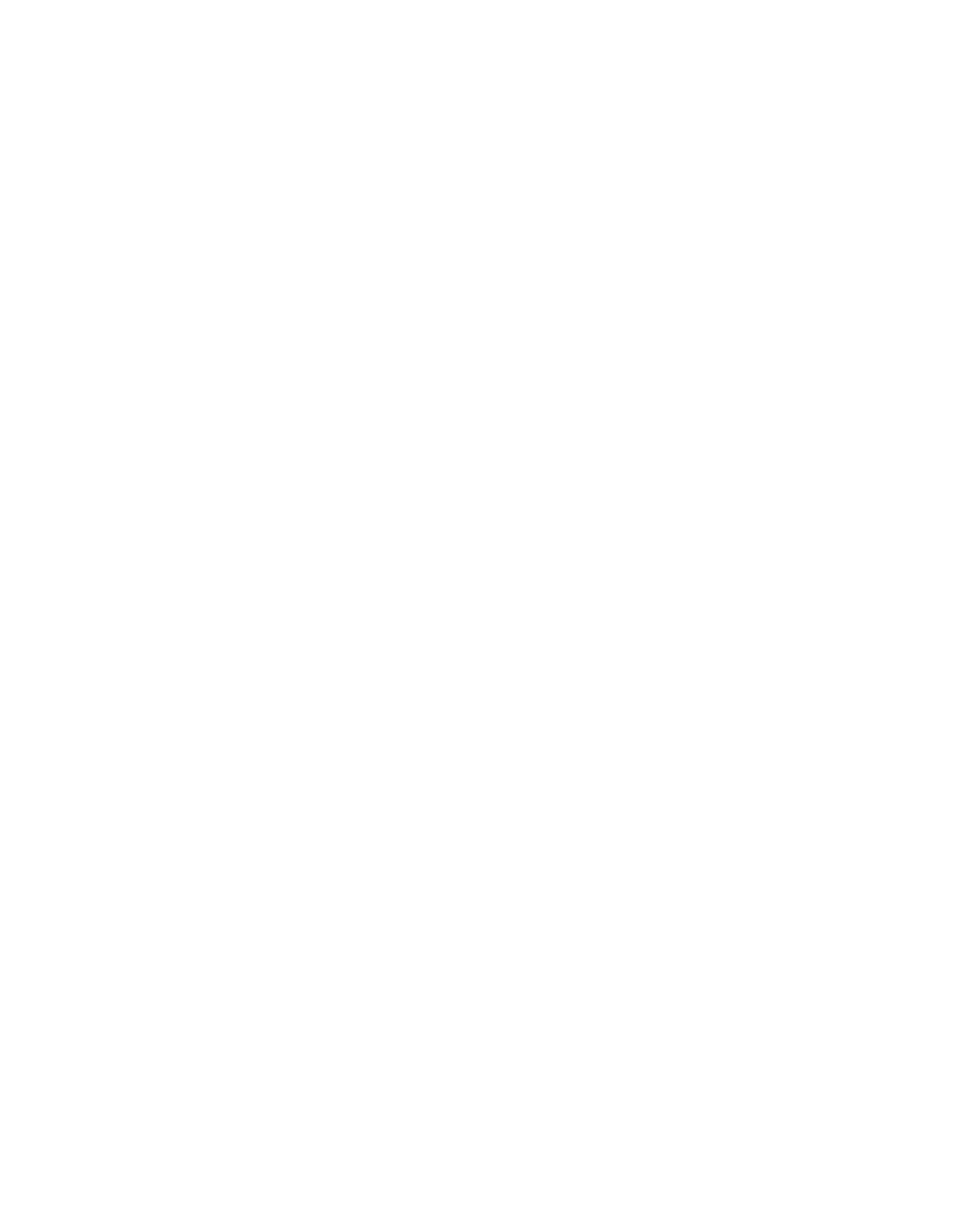# **Acknowledgements**

This report was prepared by Angela K. Laramie, MPH, Letitia K. Davis, Sc.D., Vivian C. Pun, MPH, and James Laing, BS, of the Occupational Health Surveillance Program and Alfred DeMaria, Jr., MD, of the Bureau of Communicable Disease Control. Special acknowledgement goes to the members of the Massachusetts Department of Public Health Sharps Injury Prevention Advisory Committee who have dedicated substantial time and effort to guide the development of the Massachusetts Sharps Injury Surveillance System and the preparation of this report. In addition to Alfred DeMaria, Jr., MD, these members include: Gail Palmeri, RN, Phillip Adamo, MD, Evelyn Bain, RN, Karen Daley, RN, Anuj Goel, and Margaret Quinn, Sc.D. Additional thanks to Helene Bednarsh, RDH, Catherine Galligan, MS, and Liz O'Connor, RN; who provided invaluable technical expertise and practical insights. Finally, special thanks go to the infection control, employee health department and other staff in Massachusetts hospitals who collected and provided the data on which this report is based. Many hospital staff provided helpful input in developing the reporting system and continued input is welcome.

This work was funded in part through a cooperative agreement with the National Institute for Occupational Safety and Health (U60/OH008490) of the Centers for Disease Control and Prevention.

To obtain additional copies of this report, contact:

Massachusetts Department of Public Health Bureau of Health Information, Statistics, Research and Evaluation Occupational Health Surveillance Program 250 Washington Street, 6<sup>th</sup> Floor Boston, MA 02108

617-624-5632

Sharps.Injury@state.ma.us

This report is also available on line at MDPH's website: www.mass.gov/dph/ohsp

Suggested citation:

Massachusetts Department of Public Health Occupational Health Surveillance Program. (2009) Sharps Injuries among Hospital Workers in Massachusetts, 2008: Findings from the Massachusetts Sharps Injury Surveillance System.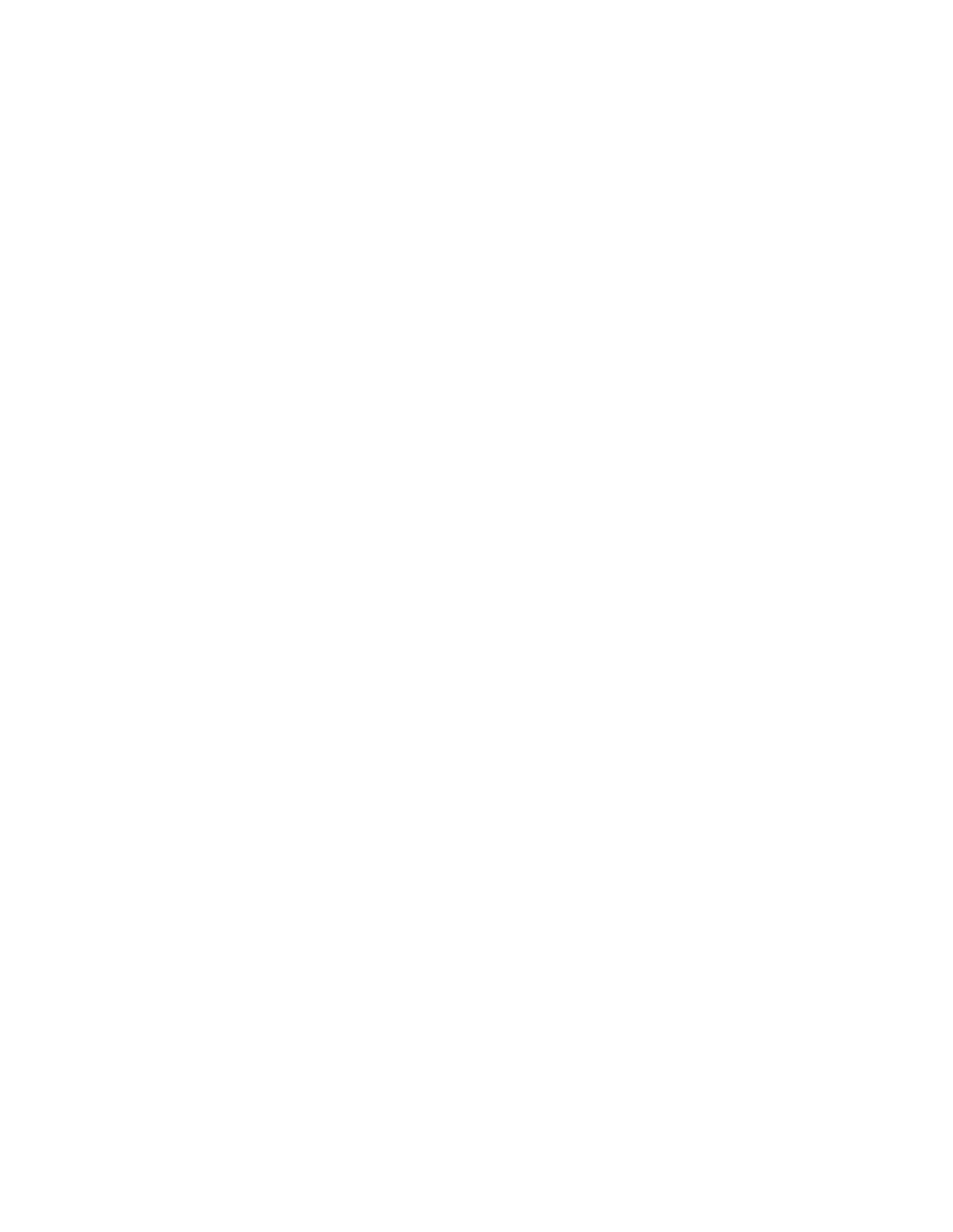| Contents                                                                       | Pago |
|--------------------------------------------------------------------------------|------|
| Background                                                                     |      |
| <b>Methods</b>                                                                 | 2    |
| Data Highlights                                                                | 3    |
| Limitations                                                                    | 6    |
| <b>Discussion</b>                                                              |      |
| References                                                                     | 12   |
| Appendices                                                                     |      |
| Detailed Tables of Sharps Injuries among Hospital Workers, All Hospitals<br>Α. |      |
| Work Status of Injured Worker                                                  | 14   |
| Occupation of Injured Worker                                                   | 14   |
| Department where Incident Occurred                                             | 15   |
| Procedure for which Device was Used                                            | 16   |
| Device Involved in the Injury                                                  | 17   |
| Safaty Dovice                                                                  | 10   |

| Device Involved in the Injury                                                    | 17 |
|----------------------------------------------------------------------------------|----|
| <b>Safety Device</b>                                                             | 19 |
| When the Injury Occurred                                                         | 19 |
| How the Injury Occurred                                                          | 19 |
| Device by Presence of Safety Features                                            | 21 |
| Procedure by Devices With and Without Safety Features                            | 21 |
| B. Detailed Tables of Sharps Injuries among Hospital Workers by Number of        | 22 |
| Licensed Hospital Beds, All Hospitals                                            |    |
| C. Detailed Tables of Sharps Injuries among Hospital Workers by Teaching Status, | 24 |
| <b>All Hospitals</b>                                                             |    |
| D. List of Selected Resources about Bloodborne Pathogen Exposures for Health     | 26 |
|                                                                                  |    |

Page  $\frac{1}{2}$   $\frac{2}{3}$  6  $\frac{7}{12}$ 

Care Workers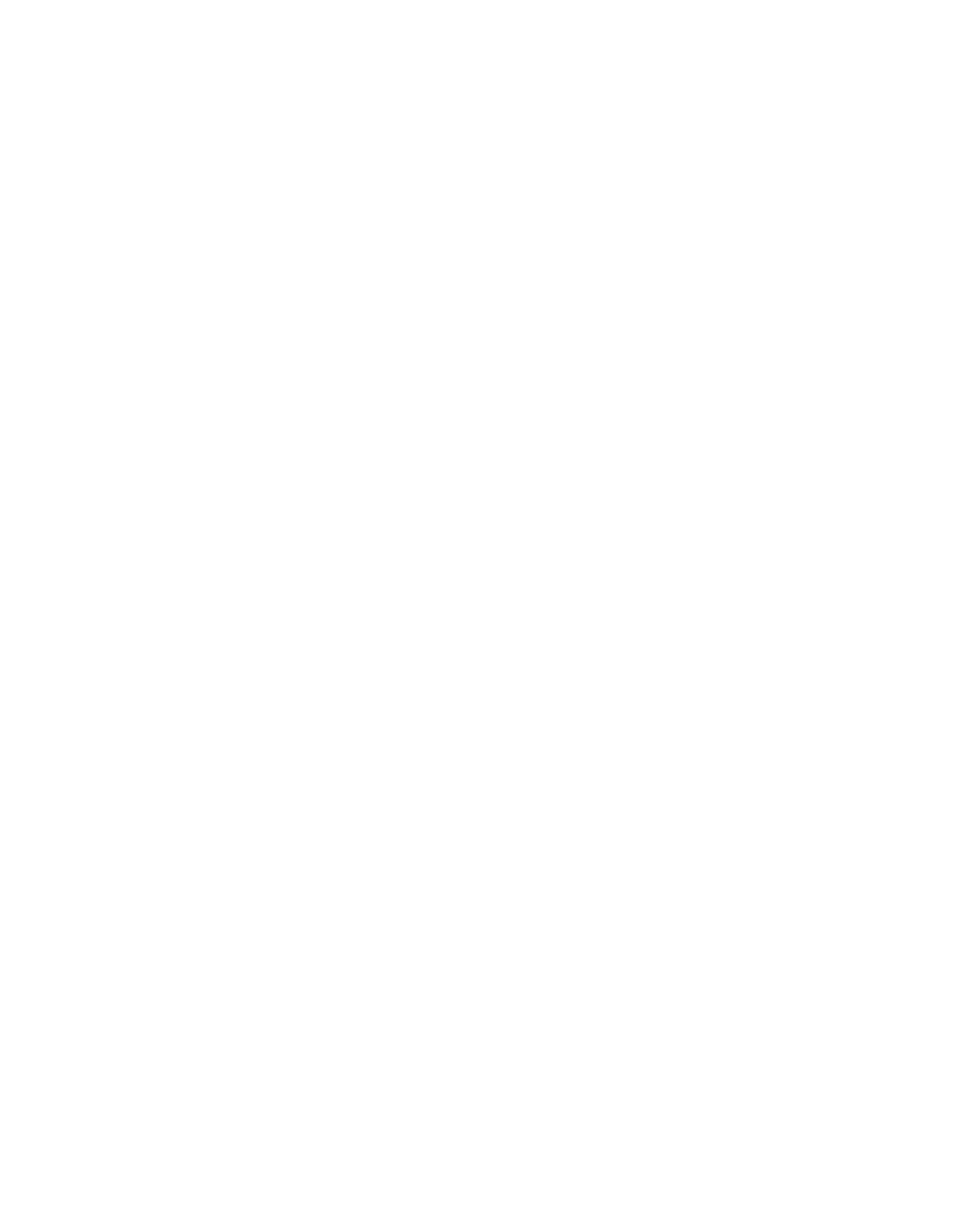### **BACKGROUND**

#### Sharps Injuries

Health care worker exposures to bloodborne pathogens as a result of injuries caused by contaminated needles and other sharp devices, also known as percutaneous injuries, are a significant public health concern. Estimates by the U.S. Centers for Disease Control and Prevention (CDC) put the number of sharps injuries in healthcare as well in excess of half a million each year, with about half of those injuries, or approximately 1,000 percutaneous injuries per day, occurring in U.S. hospitals (Panlillio et al., 2000). While several studies report that injuries occur frequently to nurses, physicians and technicians, housekeeping and other support staff are also at risk (Hiransuthikul, Tanthitippong & Jiamjarasrangsi, 2006). As a measure of likelihood of injury among hospital workers, it has been estimated that 28 sharps injuries occur annually for every 100 occupied hospital beds (Perry, Parker & Jagger, 2009).

Sharps injuries have been associated with occupational transmission of hepatitis B (HBV), hepatitis C (HCV) and human immunodeficiency virus (HIV) as well as over 20 other pathogens (OSHA, 2001). U.S. Public Health Service guidelines provide recommendations for post-exposure management of all workers who have sustained occupational exposure to bloodborne pathogens (CDC, 2001; CDC, 2005). These guidelines provide information for determining when post-exposure prophylaxis is appropriate. Preventive medical treatment following exposure may decrease the likelihood of infection with HIV and HBV (Cardo et al., 1997; CDC, 2001). The average direct costs, including laboratory costs for tests of both source patients and exposed employees, labor costs associated with testing and counseling, and the costs of post-exposure prophylaxis, are estimated to be \$3,042 (ranging from \$1,663 to \$4,838) (O'Malley, Scott, Gayle, Dekutoski, Foltzer, Lundstrom, et al., 2007).

Sharps injuries are preventable and the overall goal should be their elimination. As a step in that direction, the U.S. Public Health Service has called for the reduction of sharps injuries among health care workers by 30% as a national health objective for 2010 (DHHS, 2006). In addition, health care facilities are required by federal regulations to implement comprehensive plans to reduce these injuries. Preventing sharps injuries requires the combined effort of government agencies, employers, and equipment manufacturers, as well as health care workers themselves. Elements of a successful sharps injury prevention program, as outlined by the CDC, include: promoting an overall culture of safety in the workplace, eliminating the unnecessary use of needles and other sharp devices, using devices with sharps injury prevention features (safety devices), employing safe workplace practices, and training health care personnel (CDC, 2008). Sharps injury surveillance is also a key component of a comprehensive program.

Prior to 2000, while some national data had been collected, little was known about the extent and distribution of sharps injuries among health care workers in Massachusetts. In 2001, pursuant to An Act Relative to Needlestick Injury Prevention (MGL Chapter 111 §53D) the Massachusetts Department of Public Health (MDPH) promulgated regulations requiring acute and non-acute care hospitals licensed by the Department to implement sharps injury prevention plans and also to report sharps injury data to MDPH. This led to the establishment of the Massachusetts Sharps Injury Surveillance System, which has collected data from all MDPH licensed hospitals for the past seven years (2002-2008).

#### The Massachusetts Sharps Injury Surveillance System

MDPH regulations, mirroring the federal Occupational Safety and Health Administration (OSHA) Bloodborne Pathogen Standard (29 CFR 19101.1030) revised in 2001, require that hospitals licensed by MDPH use devices with sharps injury prevention technology, develop exposure control plans, and maintain logs of worker injuries with contaminated sharps. MDPH also requires that hospitals submit the data from their sharps logs annually to the Department. Data are reported to the Sharps Injury Surveillance System electronically using the Annual Summary of Sharps Injury form. The data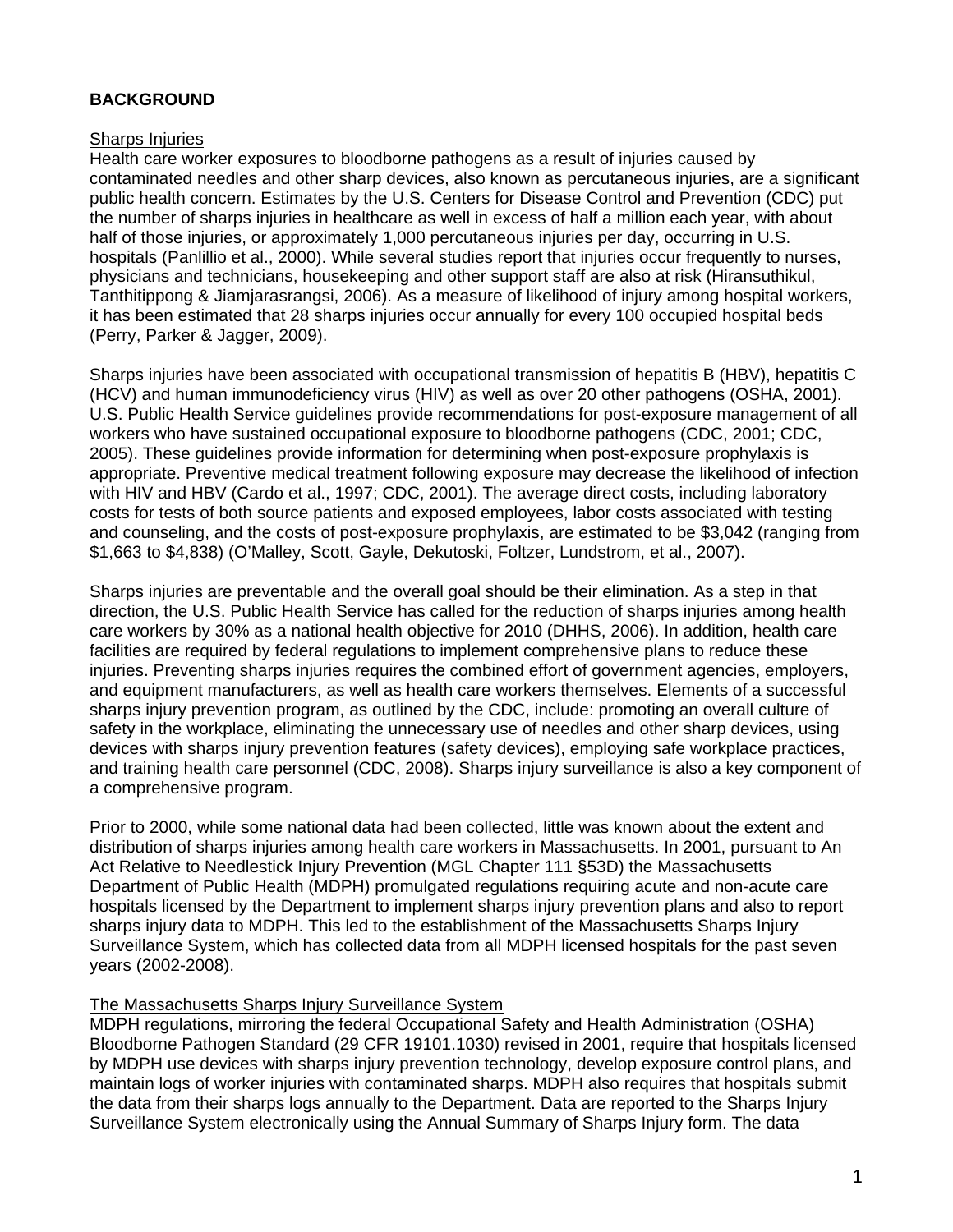reported are compiled and published to guide state efforts to prevent sharps injuries and promote action at the local level. The surveillance system provides information about occupations at risk as well as devices, procedures and departments associated with sharps injuries. It also serves as a vehicle for hospitals and health care workers in Massachusetts to share information about successful prevention strategies.

The Massachusetts Sharps Injury Surveillance System is intended to provide information that can assist Massachusetts hospitals and health care workers in targeting and evaluating efforts to reduce the incidence of sharps injuries and the associated human and economic costs. Comprehensive reports of surveillance findings for 2002, 2003 and 2004 have been produced, as well as surveillance updates for 2005, 2006 and  $2007<sup>1</sup>$  This brief report includes findings from the Massachusetts Sharps Injury Surveillance System for the 2008 data collection period. Findings are presented by hospital bed-size categories, by teaching status as well as for all hospitals combined to allow hospitals to compare their individual experiences with those in similar facilities. Input from hospitals and health care workers regarding the surveillance activities and the content of this report is highly welcome. MDPH looks forward to continued collaboration in maintaining an effective sharps injury surveillance system to improve the health and safety of health care workers in Massachusetts.

#### Underreporting of Sharps Injuries

Underreporting of sharps injuries by employees is well documented in the literature with estimates ranging from 22% to 99%, and has been found to vary by occupation and by hospital (Perry, 2000; Avarado-Ramy et al., 2003; Kotelchuck et al., 2004; Sohn et al., 2004, Au et al., 2008; Nagao et al., 2009). There are many reasons why healthcare workers may not report sharps injuries: they may perceive that the injuries or the source patients are low risk; they may fear the diseases to which they have potentially been exposed; they may have concerns about job security or the extra paperwork and time involved in follow-up. In addition, they may lack information and training about appropriate reporting procedures or the reporting procedures themselves may be inadequate (Tandberg, Stewart & Doezema, 1991). Hospitals with well established sharps injury surveillance programs and strong safety cultures may identify and report more injuries than hospitals with less well developed programs. Underreporting must be taken into account in interpreting the findings presented in this report. Hospitals, in evaluating their own data, should do so within the context of their own sharps injury surveillance and prevention programs. Assessment of underreporting should be an integral part of sharps injury prevention activities.

# **METHODS**

# Population under surveillance

All health care workers in acute and non-acute care hospitals licensed by MDPH, as well as any satellite units (e.g., community health centers, ambulatory care centers) operating under a hospital license, are included in the population under surveillance.

# Reportable exposure incident

A reportable exposure incident is defined as an exposure to blood or other potentially infectious materials as a result of an event that pierces the skin or mucous membranes during the performance of an employee's duties. A sharps injury is also considered an exposure incident if the worker is injured with a clean sharp or device (before use) through contaminated gloves or other contaminated mediums. An injury involving a clean device without any contact with infectious materials is not considered an exposure incident. See the MPDH report *Sharps Injuries among Hospital Workers in Massachusetts, 2004: Findings from the Massachusetts Sharps Injury Surveillance System* 

l

<sup>1</sup> "Sharps Injuries among Hospital Workers in Massachusetts" for 2002, 2003, 2004, 2005, 2006, 2007 and 2008 can be downloaded from www.mass.gov/dph/ohsp under "Needlesticks and Other Sharps Injuries" and "Data and Statistics".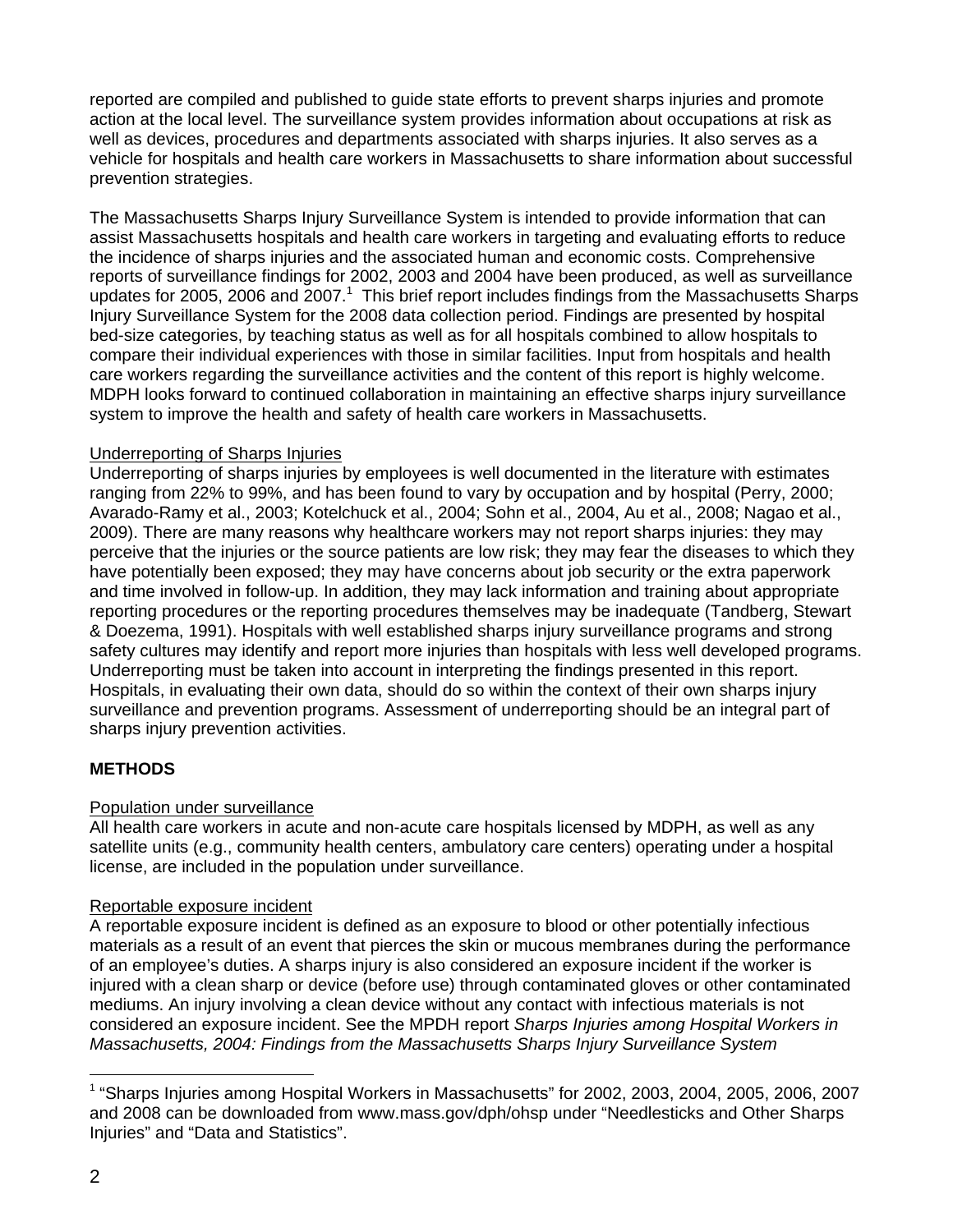(www.mass.gov/Eeohhs2/docs/dph/occupational\_health/injuries\_hospital\_2004.pdf) for a more detailed description of the surveillance system and methods.

### Data presented

Frequencies (counts and percents) are presented for each of the data elements collected, with the exception of brand/model of device. Findings are presented for all hospitals combined (appendix A) as well as by hospital size categories (defined by number of licensed beds) (Appendix B) and by teaching status (Appendix C) to allow hospitals to compare their individual experiences with those in similar facilities. Rates using the number of licensed beds as the denominator are presented by hospital size.

# **DATA HIGHLIGHTS**

All 99 hospitals licensed by MDPH submitted Annual Sharps Injury Reports containing information about sharps injuries sustained by Massachusetts hospital workers in 2008. The number of sharps injuries reported by individual hospitals ranged from 0 to 329, with over half of the hospitals reporting fewer than 20 injuries. The extent to which a high number of reported injuries in a hospital reflects a true higher incidence of injuries or better sharps injury reporting practices is unknown.

The 21 Massachusetts teaching hospitals reported 65% (2,035) of all sharps injuries. Teaching status is strongly correlated with hospital size; nearly half of the teaching hospitals (48%, 10) have over 300 beds. Detailed findings for all hospitals are presented in Appendix A. Summary tables of findings by hospital size and teaching status are provided in Appendices B and C.

#### **Overview**

- A total of 3,126 sharps injuries among hospital-based health care workers in Massachusetts were reported for the surveillance period January 1 to December 31, 2008. This is similar to the annual number of sharps injuries reported in previous years.
- Eighty-six percent of the injured workers (2,700) were hospital employees, 9% (282) were nonemployee practitioners, 3% (101) were students, and 1% (40) were temporary or contract employees.

# **Occupation and Department**

- Nurses sustained more injuries (38%, 1,198) than any other occupational group, followed by physicians (36%, 1,115). Close to half of the injuries in the physician category were sustained by interns and residents. Physicians accounted for proportionately more injuries in large hospitals (> 300 licensed beds) (46%, 833).
- Technicians, such as surgical technicians and phlebotomists, sustained 18% (552) of the injuries. Four percent (131) of the injuries were sustained by support service workers, of whom close to a third (72) were housekeepers.

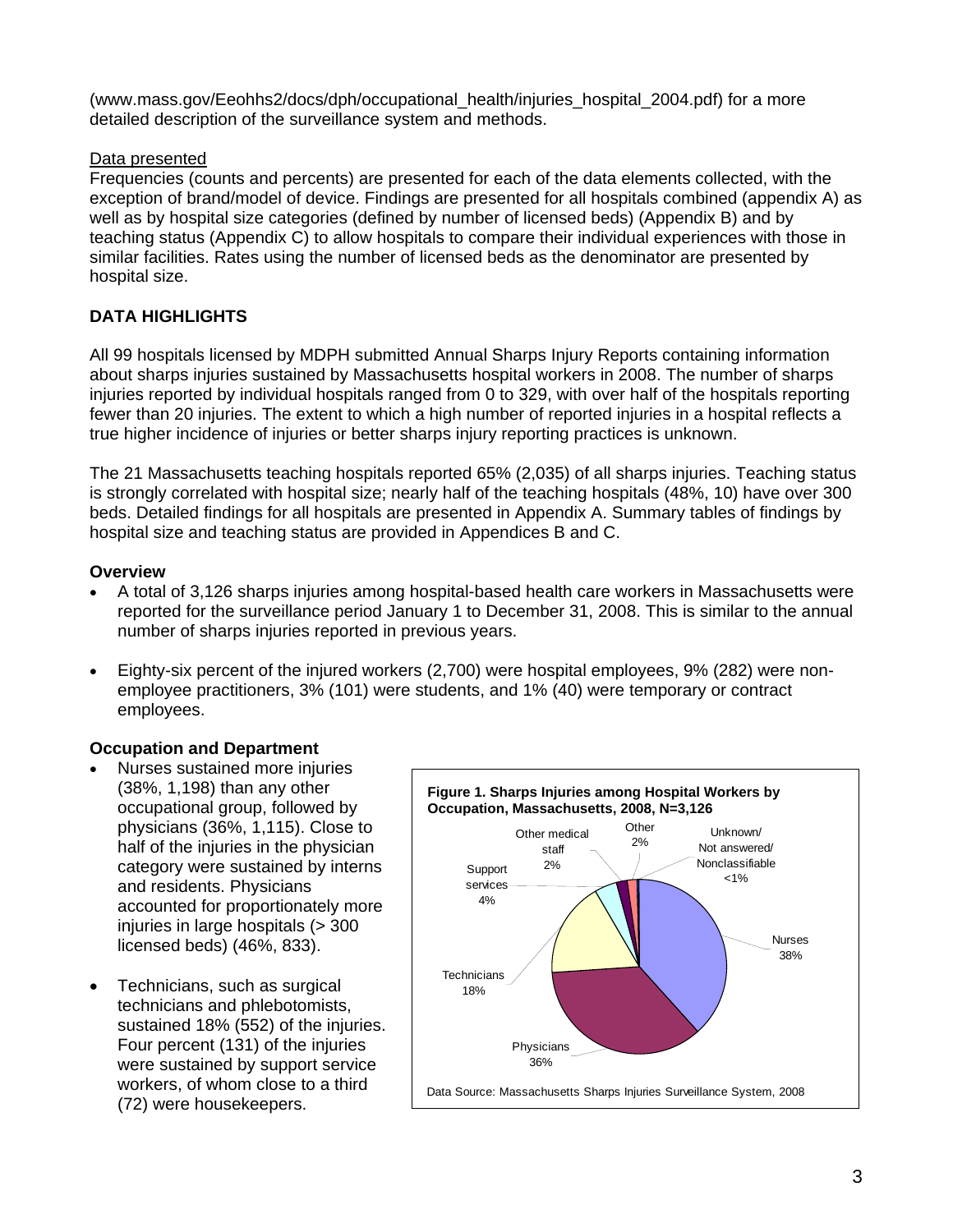• Injuries occurred most frequently in operating rooms (32%, 1,011) followed by medical surgical wards (19%, 590). Nine percent of injuries occurred in emergency departments (281) and intensive care units (276) respectively.

# **Type of Device**



• Hollow bore needles, which include hypodermic needles/syringes, winged steel needles, vacuum tube collection devices and IV stylets, as a group accounted for 52% (1,636) of all injuries reported. Hypodermic needles/syringes accounted for more injuries (31%, 972) than any other type of device. While most frequent, injuries with hypodermic needles/syringes generally involve less direct blood exposure and thus present less risk than injuries involving winged steel needles and vacuum tube

collection devices. Injuries with these two types of devices accounted for 8% (264) and 3% (99) of all injuries, respectively.

- Injuries involving solid sharp devices, including suture needles, scalpels and glass, accounted for 31% (960) of all injuries. Injuries involving suture needles accounted for 22% (679), followed by scalpel blades (8%, 249) and glass items (1%, 32).
- Of the 2,917 (70%) injuries with devices for which information regarding the presence of engineered sharps injury prevention features was recorded, over half



(59%, 1,712) involved devices without engineered sharps injury prevention features. However, hypodermic needles/syringes lacked these features in 27% (264) of the injuries associated with these devices, even though hypodermic needles/syringes with engineered sharps injury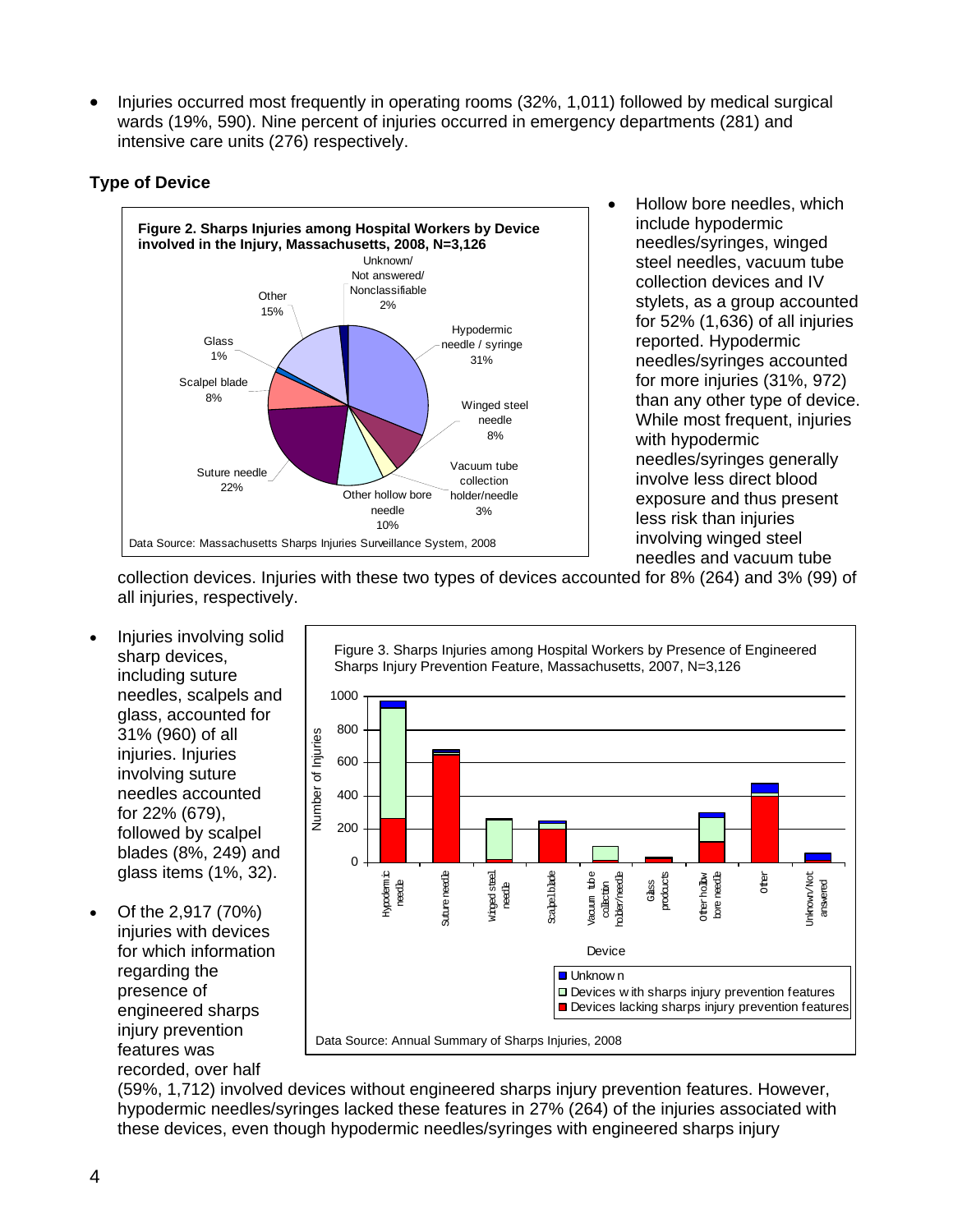prevention features have been available on the market for the past 12 years. By contrast, only 9% (23) of winged steel needles and 11% (11) of vacuum tube collection holder/needles associated with injuries lacked these features.

#### **Procedure for which the Device was Used and When the Injury Occurred**

- Devices involved in injuries were most frequently used for injections (25%, 771) and suturing (22%, 678) followed by blood procedures (14%, 435). In medium size hospitals injuries were most often related to injections (28%, 311), as was the case in small sized hospitals (26%, 51). Suturing accounted for 24% of injuries in large hospitals (445 injuries), in contrast to 19% and 12% in medium and small sized hospitals respectively.
- Injuries occurred during the use of devices in 43% (1,355) of the cases. After use of the



device was a more dangerous time to handle a device as compared with during use. About half (49%, 1,543) of the injuries occurred after use of the device. These included injuries sustained after use but before disposal of devices (38%, 1,199) and injuries occurring during or after disposal (11%, 344).



• Collision with sharp accounted for 18% (549) of the reported cases. MDPH continues to work with hospitals to encourage greater detail in descriptions of the incident so that these cases can be more appropriately coded. An additional 11% (334) of the cases occurred during the act of suturing.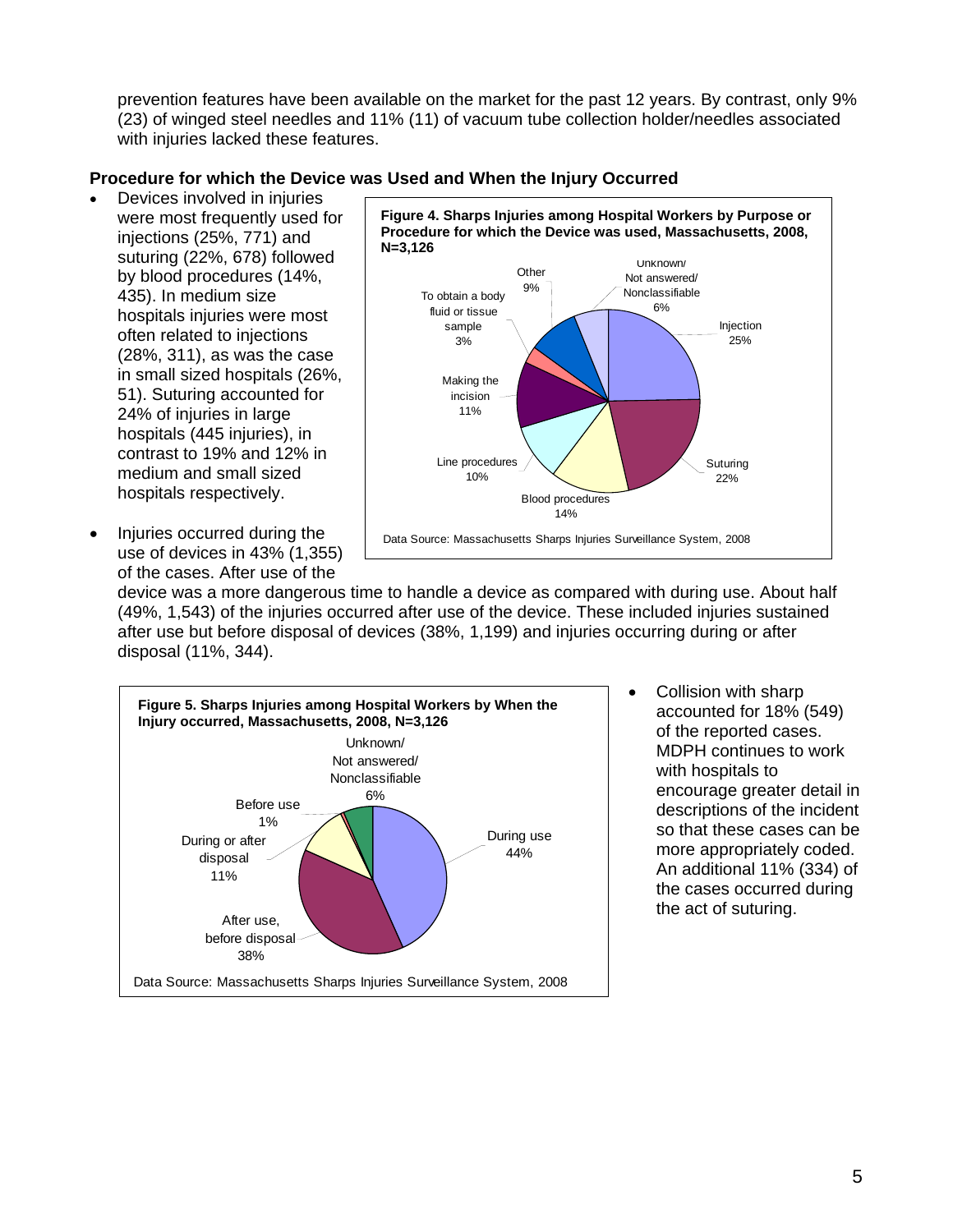#### **Rates**

The statewide rate of sharps injuries among hospital workers for this twelve month surveillance period was 17.2 sharps injuries per 100 licensed beds. The annual rate of sharps injuries varied by hospital size. (Figure 6). Injury rates which include all licensed hospitals underestimate the risk for acute care hospitals, because although acute care hospitals make up only 79% of all licensed hospital beds, injuries in acute care hospitals accounted for 97% of all reported injuries. The sharps injury rate among hospital workers in acute care hospitals in 2008 was 20.6 injuries per licensed hospital beds. Large acute care hospitals had the



highest annual rate of 27.7 injuries per 100 licensed beds, followed by small and medium sized acute care hospitals, which had annual sharps injury rates of 15.2 and 14.8 sharps injuries per 100 licensed hospital beds, respectively.

Given the limitations presented below of using the number of hospital beds as a denominator for assessing risks, sharps injury rates should be interpreted with caution. In comparing experience among hospitals, underreporting must be taken into consideration. The extent to which high rates of reported injuries in some hospitals reflect a true higher incidence of injuries in these hospitals or better sharps injury reporting practices compared to those with low rates is now known. Hospitals evaluating there own rates should do so within the context of their own sharps injury surveillance and prevention programs.

# **LIMITATIONS**

There are a number of limitations to be considered in interpreting the findings presented in this report. In order for an injury to be included on the Annual Sharps Summary, hospitals rely on health care workers to report sharps injuries. As discussed previously, there are many reasons why health care workers may choose not to report sharps injuries, and underreporting by health care workers has been well documented. Also, there is evidence that the likelihood of reporting varies by occupation and completeness of reporting varies by hospital (CDC, 2008). The surveillance findings presented in this report should be considered conservative estimates of the burden of sharps injuries among hospital workers in Massachusetts.

The rates for hospitals in Massachusetts are somewhat lower than rates reported by EPINet, which are based on occupied beds (EPINet, 2007, 2008 & 2009). In Massachusetts, the number of occupied beds and the number of licensed beds are highly correlated, and this difference in denominators does not explain the difference in Massachusetts and EPINet rates. Rates using number of beds whether licensed or occupied in the denominator have several limitations. The number of licensed beds is not an accurate reflection of patients treated nor does it provide a measure of the number of inpatient or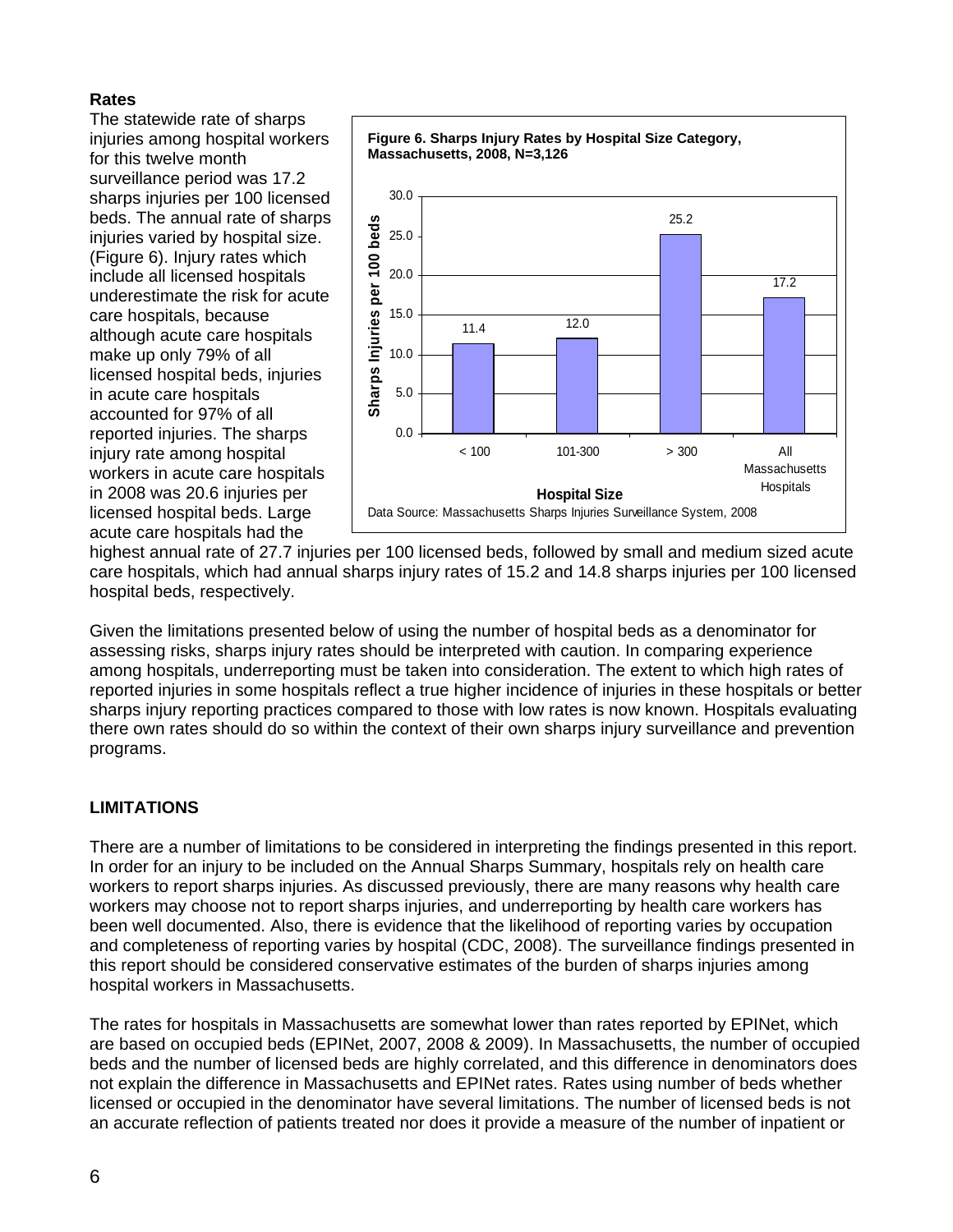outpatient procedures performed or devices used, or workers at risk. For example, rates based on licensed beds may overestimate the risks of sharps injuries in facilities where a large number of outpatient procedures are performed.

For more than 90% of the records, the information about each reported injury provided by hospitals was complete. However, there was some missing information, which has been coded as "not answered". There was also some confusion in several data elements (such as department where injury occurred and brand of device) about the type of information that should be provided. MDPH has worked collaboratively with hospitals to improve data collection and to clarify any questions about information to be reported. This has resulted in more complete and comprehensive data. MDPH will continue to work with hospitals to clarify outstanding issues.

#### **DISCUSSION and METHODS FOR SHARING INFORMATION ON DEVICE MALFUNCTIONS:**

More than 3,100 sharps injuries were reported in Massachusetts hospitals in 2008, underscoring the need for continued efforts to reduce the incidence of these injuries. Findings highlight a number of continuing issues to be addressed in Massachusetts:

- The unacceptably high number of injuries with devices lacking sharps injury prevention features (55%, 1,712), most notably hypodermic needles/syringes (27%, 264) for which alternatives with sharps injury prevention features have been available for two decades;
- The need for improved disposal practices to reduce the large number of sharps injuries that occur after use of a device (49%, 1,543); and
- The need to implement safe work practices and alternative methods for wound closure to reduce the high number of injuries in the operating room (43%, 1,133).

Notably, the use of devices with sharps injury prevention features appears to be increasing as reflected in the decrease in the proportion of sharps injuries involving devices without sharps injury prevention features over time. Whereas 62% of all reported sharps injuries were due to devices lacking sharps injury prevention features in 2002, the first year of data collection, 55% involved such devices in 2008. For hypodermic needles/syringes alone, the percent of sharps injuries with devices without prevention features decreased from 57% (557) in 2002 to 28% (264) in 2008. (An in depth analysis of sharps injury rates over time is in progress and will be released later in 2010.)

While use of devices with sharps injury prevention features have been demonstrated to reduce risk of sharps injuries in numerous studies, (Rogues, 2004; Cavanaugh, 2007; Avarado-Ramy, 2003), the Massachusetts findings underscore that these devices do not *eliminate* risk. The finding that 9% of all sharps injuries and 24% of sharps injuries involving devices with sharps injury prevention features occurred while activating the sharps injury prevention feature raises critical questions about the extent to which these injuries are associated with factors such as inexperience and lack of training in the use of these devices or flaws in product design. A closer look at these devices is needed with focus on both of these factors, specifically the mechanism of the sharps injury prevention feature (e.g., retracting, sheathing, blunting). Working with purchasing departments, as well as clinical staff, to identify and evaluate devices with sharps injury prevention features is a key step to ensuring that appropriate devices are purchased and used within the hospital setting.

Hospitals are encouraged to report information about problems with devices on the Annual Summary of Sharps Injuries submitted each year to MDPH. Detailed information about problems with devices should be included in the description of how the injury occurred, along with information about the manufacturer, brand name and model number of the device. As good documentation practice, it is always better to capture as much information as possible in the Annual Summary. Starting in 2010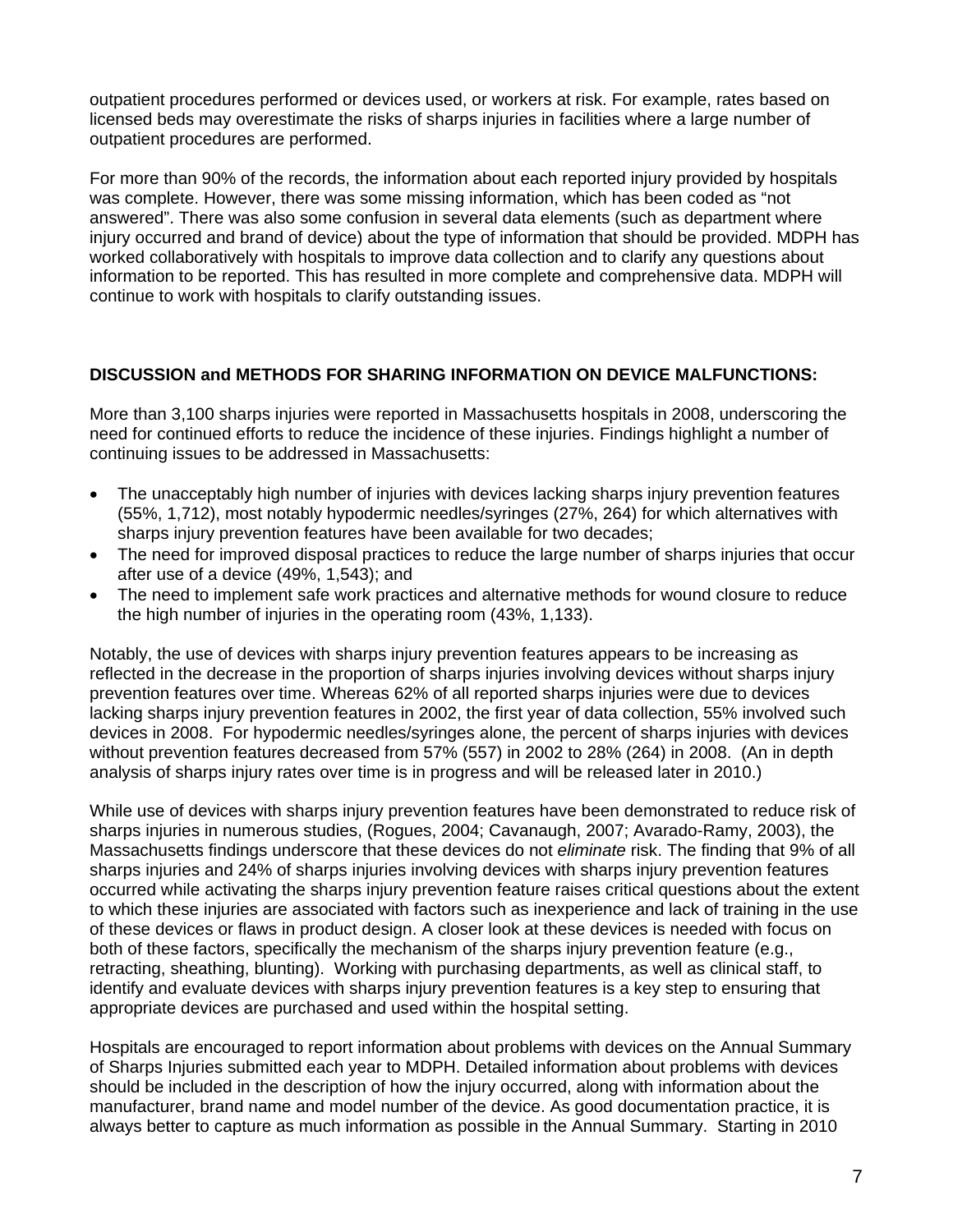MDPH is also asking hospitals to report information on the Annual Summary about the mechanism of sharps injury prevention features for those injuries that occur with devices with sharps injuries prevention features.

It is also important for hospitals and individual clinicians to provide feedback to manufacturers and the FDA regarding the function of various sharps injury prevention mechanisms. Information on adverse events, such as sharps injuries, as well as device malfunction can be shared. Outlined below are methods for doing so, including means for contacting the FDA. We have outlined methods for providing feedback to individual manufacturers, although contact information for individual manufacturers is not included here.

#### **Why provide feedback on devices? Why are these individual reports so critical?**

It cannot be overstated – reports from hospitals and individual clinicians provide the impetus for development of safer, more user-friendly products.

- When manufacturers develop and get approval for new products, their testing is limited and they often fail to encompass the myriad circumstances under which their products will be used. As a particular device type is used thousands and millions of times, shortcomings will become apparent. Reporting to the manufacturer is the only way that the manufacturer can know about and respond to these shortcomings.
- Points to remember:
	- The more detail provided about the shortcomings of a product, the more useful it is for the manufacturer and the more likely the device design can be improved.
	- Don't be discouraged if you don't get a welcome response from the manufacturer (or even if they suggest what you have experienced is a user failure – attributable to improper use or lack of training). As an individual, there is no way to know how many others are reporting similar complaints to the manufacturer. You may be the first or the twenty-thousandth – either way, the manufacturer is keeping track.
	- The safe use of a device should be intuitive the sharps injury prevention feature should be so integral to the device that it works even without extensive training or focused attention to its operation. If there is an injury or near-injury with a device, the device design may be inherently inadequate for the task at hand and the manufacturer needs to know this.
- When feedback is provided (whether it is to the hospital's occupational health department, the FDA, to state or other surveillance systems, to colleagues or unions), it increases the likelihood that the information will be shared and will be useful to a larger audience. For example, voluntary reports to the FDA MedWatch program go into a searchable database. Experience with a device is then visible to others who search the database.
- This can be useful when:
	- Alternative devices are being considered and information about any "red flags" to be aware of is being researched. Searching the FDA's MAUDE database (see below) might provide comments or information about injuries from other users of the device.
	- There has been a negative experience with a device and in deciding how to respond, it's helpful to know if others are having a similar experience or if this was truly a rare event.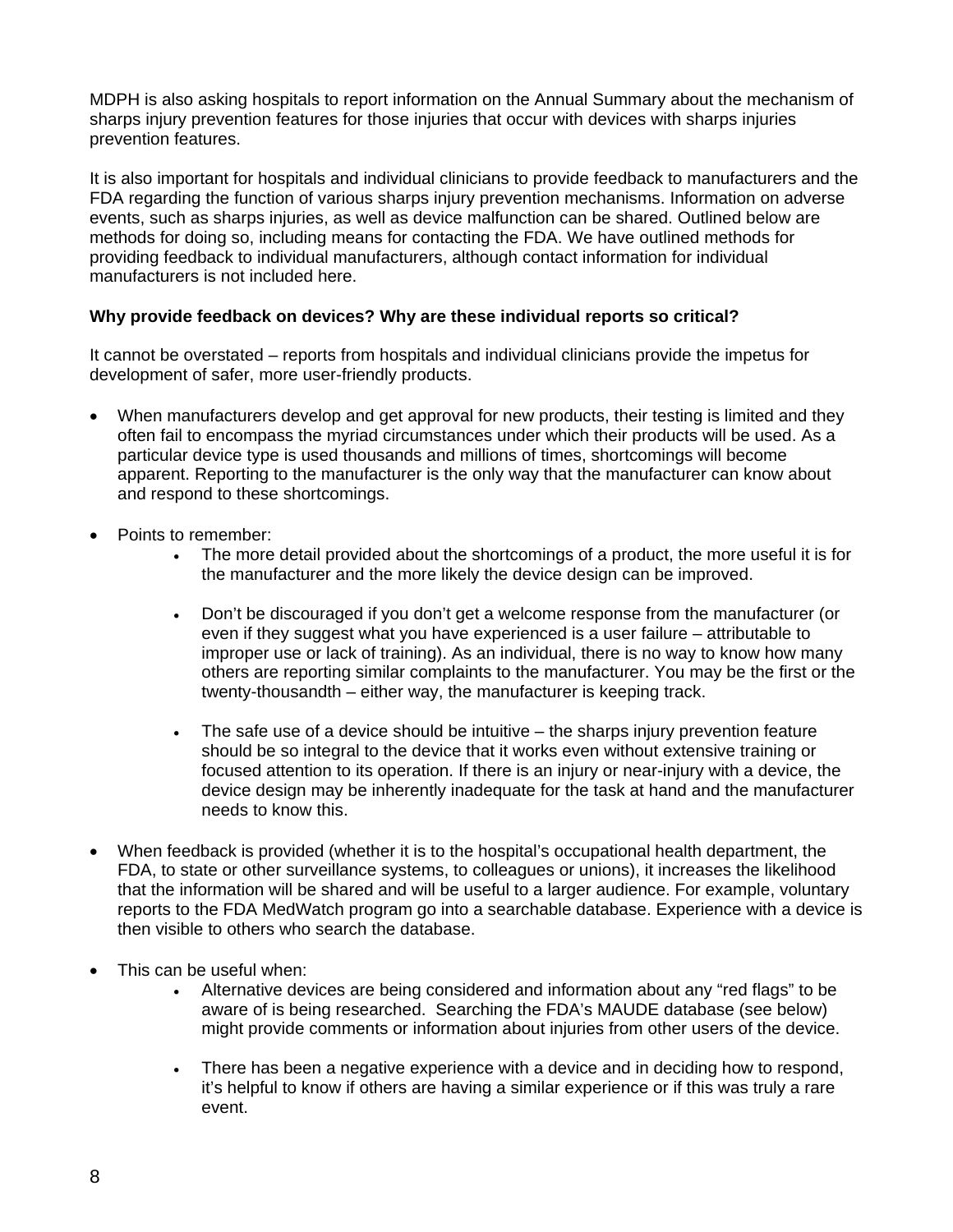#### **How can I find out what events have been reported by others?**

The FDA maintains a database of adverse events involving medical devices called MAUDE (Manufacturer and User Facility Device Experience). It is a searchable database, with monthly updates. MAUDE, available at

http://www.accessdata.fda.gov/scripts/cdrh/cfdocs/cfMAUDE/TextSearch.cfm can be searched to find information provided by device users since 1984.

Keywords to use in the search include:

- needlestick,
- cap,
- shield,
- retract, or
- sharps container, • any device names (e.g., butterfly, syringe).

This list of suggested terms is not exhaustive, and OHSP welcomes feedback on additional terms to include.

**What are avenues for providing feedback?** (see key definitions below table)

REPORTING TO FDA\* (information can then be retrieved through MAUDE (http://www.accessdata.fda.gov/scripts/cdrh/cfdocs/cfMAUDE/TextSearch.cfm)

|                                                                        | <b>Who should</b><br>report<br>information? | When should it be<br>used?                                                                                                             | <b>System under</b><br>which to<br>report                                                                                              | <b>Reporting method</b>                                                                                                                                                                                                                                                                                                         |
|------------------------------------------------------------------------|---------------------------------------------|----------------------------------------------------------------------------------------------------------------------------------------|----------------------------------------------------------------------------------------------------------------------------------------|---------------------------------------------------------------------------------------------------------------------------------------------------------------------------------------------------------------------------------------------------------------------------------------------------------------------------------|
|                                                                        | Hospital/User<br>facility                   | A device has or may<br>have caused or<br>contributed to a<br>serious injury to a<br>patient or worker at<br>your facility <sup>4</sup> | <b>FDA Medical</b><br>Device<br>Reporting<br>(MDR); using<br><b>Form FDA</b><br>3500A<br>or an<br>approved<br>electronic<br>equivalent | Mandatory:<br>Submit reports of device-related serious<br>injuries <sup>4</sup> to the manufacturers or, if the<br>manufacturer is unknown, submit reports<br>to FDA.<br>Submit reports of individual adverse<br>$\bullet$<br>events no later than 10 work days after the<br>day that you become aware of a<br>reportable event |
| FDA Medical Device Reporting (MDR) <sup>1</sup><br>Mandatory Reporting |                                             | A device has or may<br>have caused or<br>contributed to the<br>death of a patient or<br>worker at your<br>facility <sup>4</sup>        | <b>FDA Medical</b><br>Device<br>Reporting<br>(MDR); using<br><b>FDA</b> form<br>3500A or an<br>approved<br>electronic<br>equivalent    | Mandatory:<br>Submit reports of device-related deaths <sup>4</sup> to<br>FDA and to the manufacturer, if known;<br>Submit reports of individual adverse<br>$\bullet$<br>events no later than 10 work days after the<br>day that you become aware of a<br>reportable event                                                       |
|                                                                        |                                             | This is a summary<br>of all previous<br>medical device<br>reports submitted to<br>the FDA during the<br>year.                          | <b>Form FDA</b><br>3419 or<br>approved<br>electronic<br>equivalent                                                                     | Mandatory:<br>Submit annual report to FDA by January 1 of<br>each year if medical device reports were<br>submitted during the year.                                                                                                                                                                                             |

\*The FDA has provisions for maintaining the confidentiality of the injured party (either worker or patient).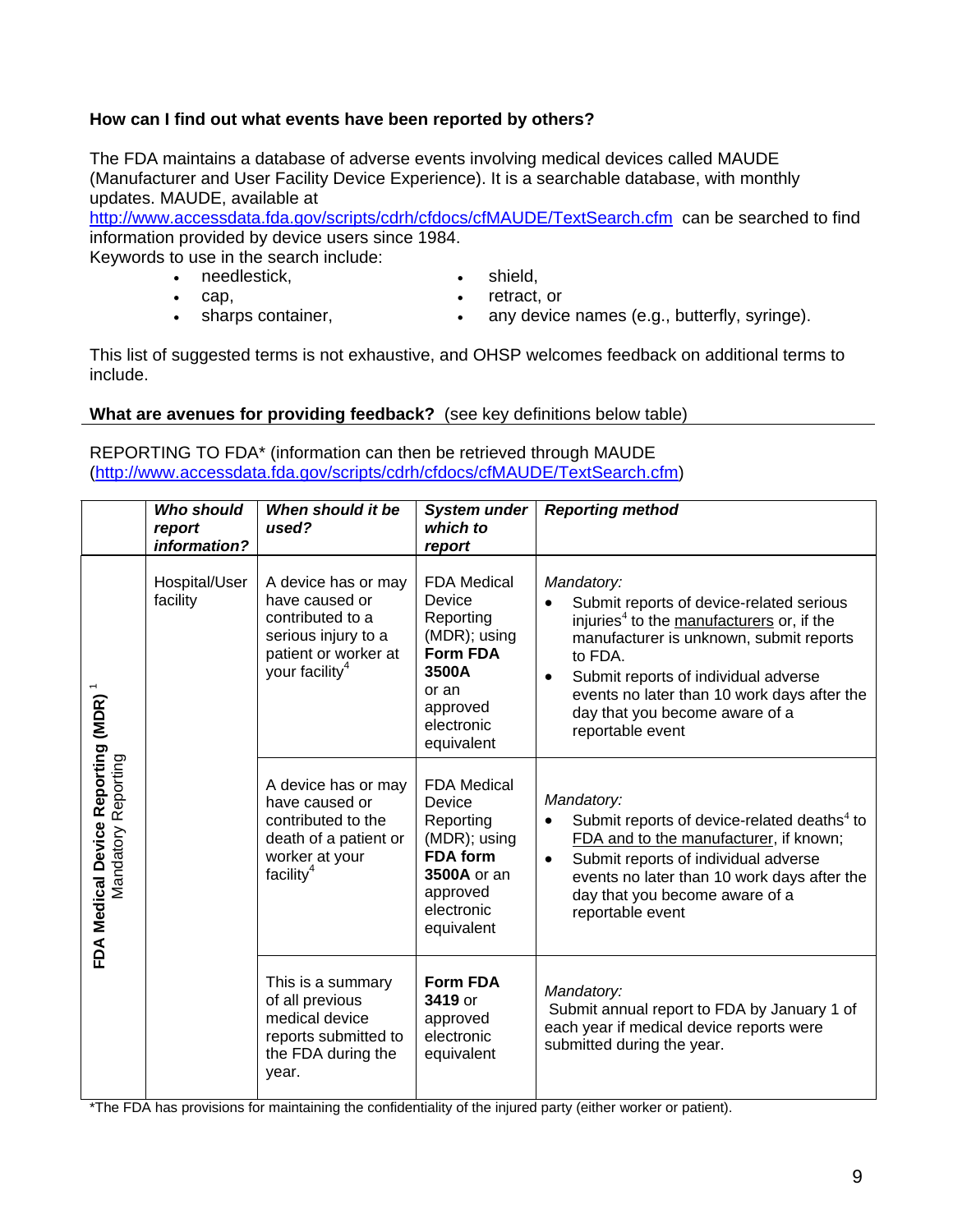### REPORTING TO FDA\*

|                                                                               | <b>Who should</b><br>report<br>information?                                                                                                       | When should it be<br>used?                                                                            | <b>System under</b><br>which to<br>report                                                                                          | <b>Reporting method</b>                                                                                                                                                                                                                                                                                                                                                                                                                                                                                                                                                                                                                                                                                                                                                                                  |
|-------------------------------------------------------------------------------|---------------------------------------------------------------------------------------------------------------------------------------------------|-------------------------------------------------------------------------------------------------------|------------------------------------------------------------------------------------------------------------------------------------|----------------------------------------------------------------------------------------------------------------------------------------------------------------------------------------------------------------------------------------------------------------------------------------------------------------------------------------------------------------------------------------------------------------------------------------------------------------------------------------------------------------------------------------------------------------------------------------------------------------------------------------------------------------------------------------------------------------------------------------------------------------------------------------------------------|
| FDA Medical Device Reporting (MDR) $^{\textrm{23}}$<br>Reporting<br>Voluntary | Health<br>Professionals<br>and<br>Consumers                                                                                                       | Reporting of<br>adverse events,<br>product use errors<br>and product quality<br>problems <sup>4</sup> | <b>FDA Medical</b><br>Device<br>Reporting<br>(MDR); using<br><b>Form FDA</b><br>3500 or an<br>approved<br>electronic<br>equivalent | Voluntary<br>This voluntary reporting program of the<br>FDA Adverse event allows individual<br>health professionals or consumers to<br>report adverse events, product problems<br>or product use errors with medications,<br>medical devices, combination products<br>(medication & medical device), human<br>cells, tissues, certain biological products,<br>special nutritional product and cosmetics <sup>4</sup> .<br>To report, it is not necessary to be certain<br>of a cause/effect relationship between the<br>adverse event and the use of the medical<br>product(s) in question. Suspicion of an<br>association is sufficient reason to report.<br>You can report even if you don't have all<br>the details $2,3$<br>Reports can be submitted online, by<br>phone, fax, or mail. <sup>3</sup> |
|                                                                               | *The FDA has provisions for maintaining the confidentiality of the injured party (either worker or patient).<br><b>REPORTING TO MANUFACTURERS</b> |                                                                                                       |                                                                                                                                    |                                                                                                                                                                                                                                                                                                                                                                                                                                                                                                                                                                                                                                                                                                                                                                                                          |
|                                                                               | <b>Who should</b><br>report<br>information?                                                                                                       | When should it be<br>used?                                                                            | <b>System under</b><br>which to<br>report                                                                                          | <b>Reporting method</b>                                                                                                                                                                                                                                                                                                                                                                                                                                                                                                                                                                                                                                                                                                                                                                                  |
| <b>Manufacturer</b><br>Informal Reporting to                                  | Health<br>professionals<br>or Hospital /<br><b>User facilities</b><br>and<br>Consumers                                                            | Reporting of<br>adverse events and<br>product quality<br>problems <sup>4</sup>                        | Contact the<br>manufacturer<br>and request to<br>be put in touch<br>with the<br>technical<br>support group                         | $\bullet$<br>Involve your procurement department and<br>contact the local sales representative<br>$\bullet$<br>Make sure you keep a record of your<br>communications with the manufacturer<br>(date of each communication, who you<br>spoke to, their title or department, what<br>you discussed and follow up actions). This<br>can be as simple as copies of emails or an<br>electronic record (e.g. word file or excel<br>worksheet) summarizing the<br>communications. Having this systematic<br>track record allows you to better see the<br>patterns of problems you are reporting and<br>the manufacturer's response. The longer<br>and more informative the record, the more<br>clout you may have with the manufacturer.                                                                        |

<sup>1</sup> Code of Federal Regulations, Title 21, Volume 8; CHAPTER I--FOOD AND DRUG ADMINISTRATION. DEPARTMENT OF HEALTH AND HUMAN SERVICES. SUBCHAPTER H--MEDICAL DEVICES.

http://www.accessdata.fda.gov/scripts/cdrh/cfdocs/cfcfr/CFRSearch.cfm?CFRPart=803&showFR=1<br><sup>2</sup> Instructions for Completing Form FDA 3500.

<sup>3</sup>How to Report: <u>http://www.fda.gov/downloads/Safety/MedWatch/HowToReport/DownloadForms/UCM082725.pdf<br><sup>4</sup>Key Definitions use in the Table</u>

http://www.fda.gov/Safety/MedWatch/HowToReport/DownloadForms/ucm149236.htm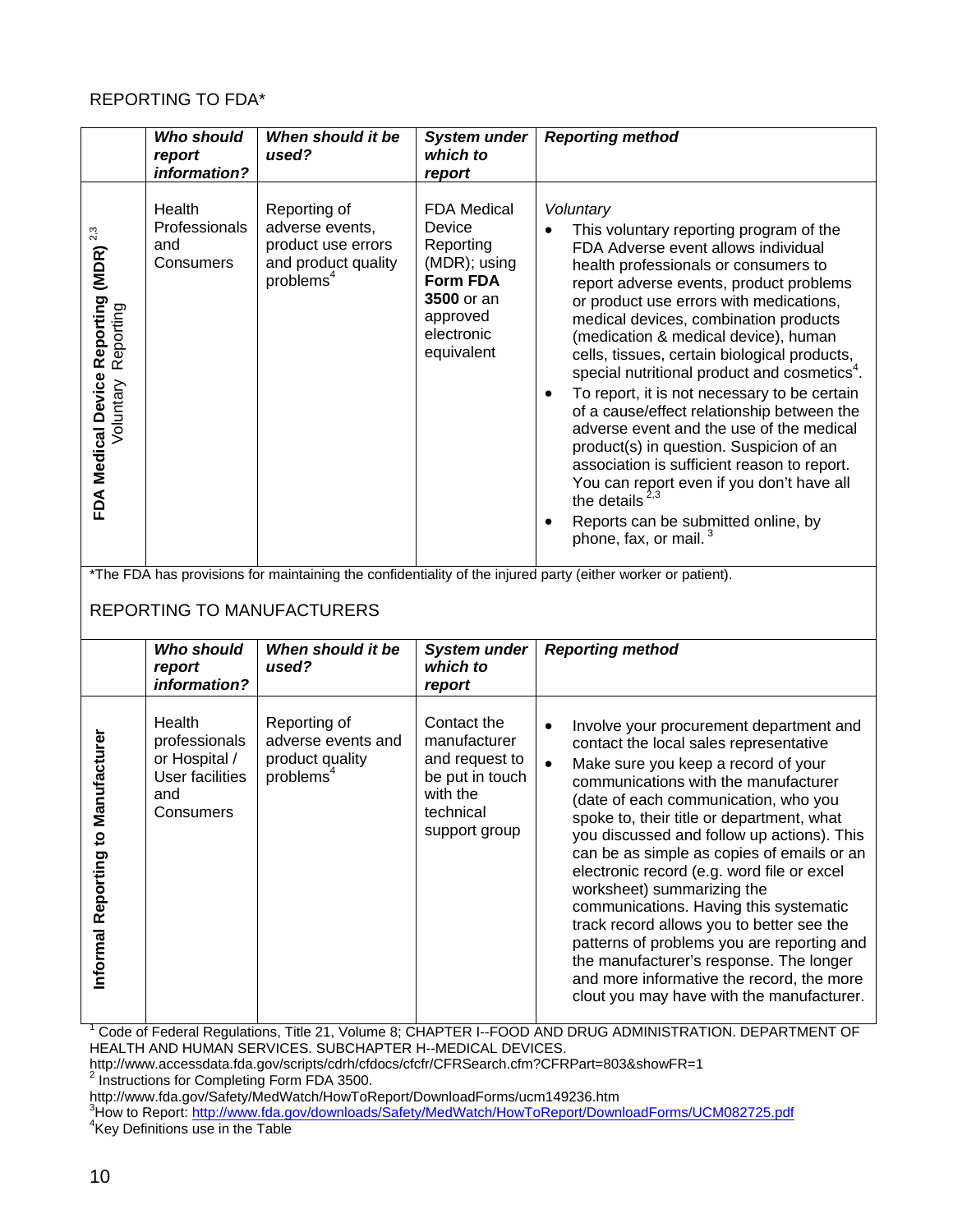|                                                                                                                                                                                                                                                                                                                                                                                                                                                                                                                                                                                                                                                                                                                                                                                                                                                                                                                                                | Key Definitions used in the Table                                                                                                                                                                   |  |  |  |
|------------------------------------------------------------------------------------------------------------------------------------------------------------------------------------------------------------------------------------------------------------------------------------------------------------------------------------------------------------------------------------------------------------------------------------------------------------------------------------------------------------------------------------------------------------------------------------------------------------------------------------------------------------------------------------------------------------------------------------------------------------------------------------------------------------------------------------------------------------------------------------------------------------------------------------------------|-----------------------------------------------------------------------------------------------------------------------------------------------------------------------------------------------------|--|--|--|
| Definitions used in Mandatory reporting section of table (please see reference for further details):<br>Reference: Code of Federal Regulations, Title 21, Volume 8; CHAPTER I--FOOD AND DRUG ADMINISTRATION. DEPARTMENT OF<br>HEALTH AND HUMAN SERVICES. SUBCHAPTER H--MEDICAL DEVICES.<br>http://www.accessdata.fda.gov/scripts/cdrh/cfdocs/cfcfr/CFRSearch.cfm?CFRPart=803&showFR=1                                                                                                                                                                                                                                                                                                                                                                                                                                                                                                                                                          |                                                                                                                                                                                                     |  |  |  |
| Caused or contributed means that a death or serious injury was or may have been attributed to a medical device, or that a medical device<br>was or may have been a factor in a death or serious injury, including events occurring as a result of:<br>(1) Failure;<br>(2) Malfunction;<br>(3) Improper or inadequate design;                                                                                                                                                                                                                                                                                                                                                                                                                                                                                                                                                                                                                   | (4) Manufacture;<br>(5) Labeling; or<br>(6) User error.                                                                                                                                             |  |  |  |
| Malfunction means the failure of a device to meet its performance specifications or otherwise perform as intended. Performance<br>specifications include all claims made in the labeling for the device. The intended performance of a device refers to the intended use for<br>which the device is labeled or marketed, as defined in 801.4 of this chapter.<br>MDR reportable event (or reportable event) means:                                                                                                                                                                                                                                                                                                                                                                                                                                                                                                                             |                                                                                                                                                                                                     |  |  |  |
| (1) An event that user facilities become aware of that reasonably suggests that a device has or may have caused or contributed to a<br>death or serious injury; or<br>(2) An event that manufacturers or importers become aware of that reasonably suggests that one of their marketed devices:                                                                                                                                                                                                                                                                                                                                                                                                                                                                                                                                                                                                                                                |                                                                                                                                                                                                     |  |  |  |
| (i) May have caused or contributed to a death or serious injury, or<br>(ii) Has malfunctioned and that the device or a similar device marketed by the manufacturer or importer would be likely to cause or<br>contribute to a death or serious injury if the malfunction were to recur.                                                                                                                                                                                                                                                                                                                                                                                                                                                                                                                                                                                                                                                        |                                                                                                                                                                                                     |  |  |  |
| Patient of the facility means any individual who is being diagnosed or treated and/or receiving medical care at or under the control or<br>authority of the facility. This includes employees of the facility or individuals affiliated with the facility who, in the course of their duties,<br>suffer a device-related death or serious injury that has or may have been caused or contributed to by a device used at the facility.                                                                                                                                                                                                                                                                                                                                                                                                                                                                                                          |                                                                                                                                                                                                     |  |  |  |
| Serious injury means an injury or illness that:<br>(1) Is life-threatening,<br>(2) Results in permanent impairment of a body function or permanent damage to a body structure, or<br>(3) Necessitates medical or surgical intervention to preclude permanent impairment of a body function or permanent damage to a body<br>structure.                                                                                                                                                                                                                                                                                                                                                                                                                                                                                                                                                                                                         |                                                                                                                                                                                                     |  |  |  |
| Permanent means irreversible impairment or damage to a body structure or function, excluding trivial impairment or damage.                                                                                                                                                                                                                                                                                                                                                                                                                                                                                                                                                                                                                                                                                                                                                                                                                     |                                                                                                                                                                                                     |  |  |  |
| Definitions used in Voluntary reporting section of table (please see reference for further details):<br>Reference: Instructions for Completing Form FDA 3500.                                                                                                                                                                                                                                                                                                                                                                                                                                                                                                                                                                                                                                                                                                                                                                                  |                                                                                                                                                                                                     |  |  |  |
| http://www.fda.gov/Safety/MedWatch/HowToReport/DownloadForms/ucm149236.htm                                                                                                                                                                                                                                                                                                                                                                                                                                                                                                                                                                                                                                                                                                                                                                                                                                                                     |                                                                                                                                                                                                     |  |  |  |
| Adverse event: Any incident where the use of a medication (drug or biologic, including HCT/P), at any dose, a medical device (including<br>in vitro diagnostics) or a special nutritional product (e.g., dietary supplement, infant formula or medical food) is suspected to have resulted<br>in an adverse outcome in a patient. To report, it is not necessary to be certain of a cause/effect relationship between the adverse event<br>and the use of the medical product(s) in question. Suspicion of an association is sufficient reason to report. Submission of a report does<br>not constitute an admission that medical personnel or the product caused or contributed to the event. Please limit your submissions to<br>those events that are serious. An event is classified as serious when the patient outcome is:<br>Death<br>٠<br>Life-threatening<br>Hospitalization (initial or prolonged)<br>Disability or Permanent Damage | • Congenital anomaly/Birth Defect<br>• Required medical or surgical intervention to prevent<br>permanent impairment or damage (Devices)<br>• Other Serious (Important Medical Events)               |  |  |  |
| Medical Device Use Error. Health care professionals, patients, and consumers can unintentionally cause harm to patients or to<br>themselves when using medical devices. These problems can often arise due to problems with the design of the medical device or the<br>manner in which the device is used. Often use-errors are caught and prevented before they can do harm (close call). Report use errors<br>regardless of patient involvement or outcome. Also report circumstances or events that could cause use errors. Medical device use errors<br>usually occur for one or more of the following reasons:<br>• Users expect devices to operate differently than they do<br>Product use is inconsistent with user's expectations or intuition<br>Product use requires physical, perceptual, or cognitive abilities<br>$\bullet$                                                                                                       | Devices are used in ways not anticipated by the manufacturer<br>Product labeling or packaging is confusing or inadequate<br>The environment adversely effects or influences device use<br>$\bullet$ |  |  |  |

that exceed those of the user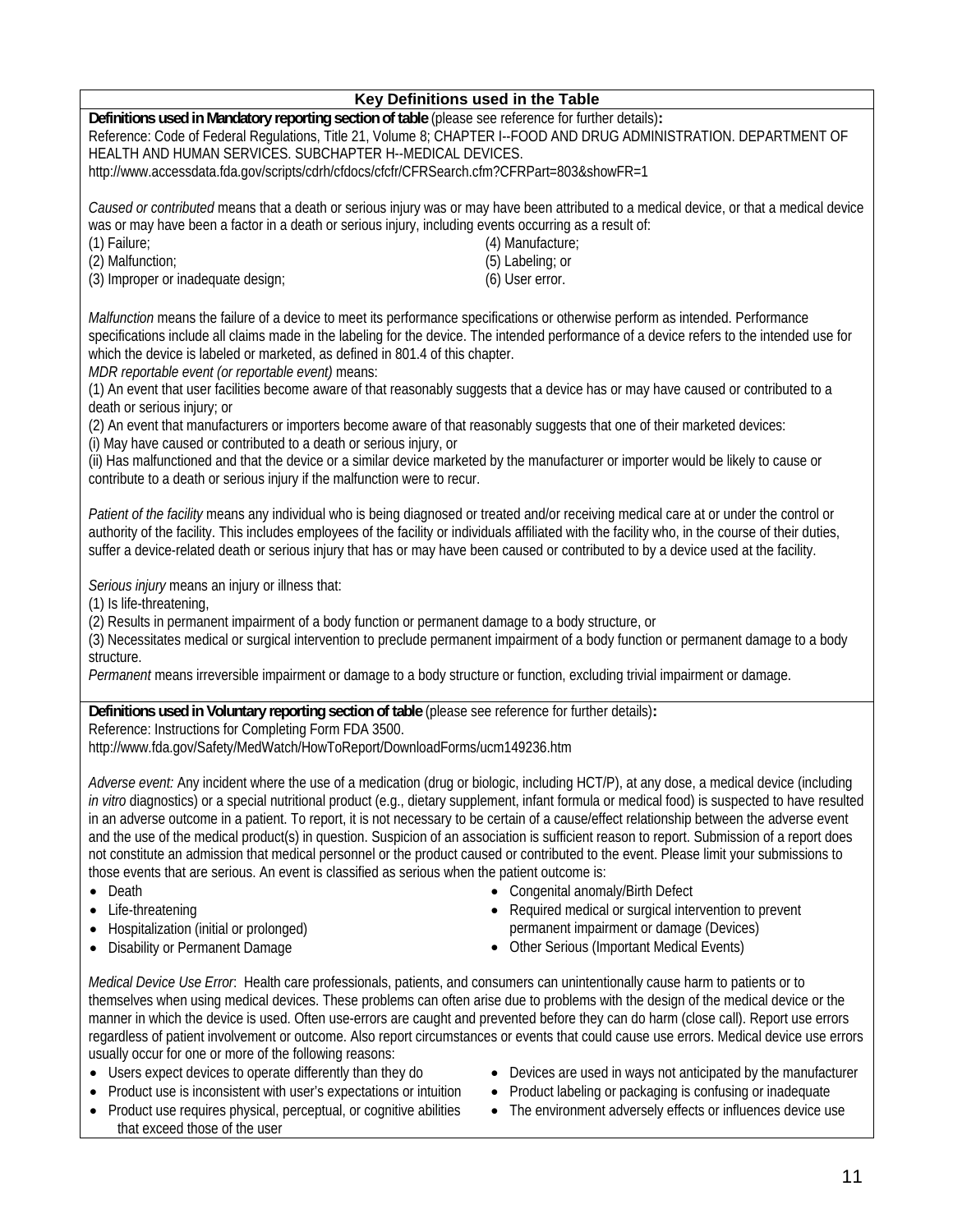# **References**

- Adams D and Elliot TSJ. (2006). Impact of safety needle devices on occupationally acquired needlestick injuries: a four-year prospective study. *Journal of Hospital Infection, 64,* 50-55*.*
- Au E, Gossage JA & Bailey SR (2008). The reporting of needlestick injuries sustained in theatre by surgeons: are we under-reporting? Journal of Hospital Infection. 70(1):66-70.
- Avarado-Ramy F, Beltrami EM, Short LJ, Srivastava PU, Henry K, Mendelson M, Gerberding JL, Delclos GL, Campbell S, Solomon R, Fahrner R, Culver DH, Bell D, Cardo DM & Chamberland ME (2003). A comprehensive approach to percutaneous injury prevention during phlebotomy: results of a multicenter study, 1993-1995. Infection Control and Hospital Epidemiology. 24(2):97- 104.
- Cardo DM, Culver DH, Ciesielski CA, Srivastava PU, Marcus R, Abiteboul D, et al. (1997). A casecontrol study of HIV seroconversion in health care workers after percutaneous exposure. Centers for Disease Control and Prevention Needlestick Surveillance Group. *New England Journal of Medicine, 337(21),* 1485-90.
- Cavanagh MA, Burdt P, and Green-McKenzie J. Effect of the introduction of an engineered sharps injury prevention device on the percutaneous injury rate in healthcare workers. Infect Control Hosp Epidemiol 2007;28(2):165-170.
- CDC (Centers for Disease Control and Prevention). (2001). Updated U.S. Public Health Service Guidelines for the Management of Occupational Exposures to HBV, HCV, and HIV and Recommendations for Postexposure Prophylaxis. *Morbidity and Mortality Weekly Report (MMWR), 50*, (No. RR-11).
- CDC (Centers for Disease Control and Prevention). (2005). Updated U.S. Public Health Service Guidelines for the Management of Occupational Exposures to HIV and Recommendations for Postexposure Prophylaxis. *Morbidity and Mortality Weekly Report (MMWR), 54*, (No. RR-9).
- CDC (Centers for Disease Control and Prevention). (2008). Workbook for Designing, Implementing, and Evaluating a Sharps Injury Prevention Program. Retrieved September 10th, 2009. Available from URL: http://www.cdc.gov/sharpssafety/pdf/sharpsworkbook\_2008.pdf.
- DHHS (U.S. Department of Health and Human Services). (2006). *Healthy People 2010: Midcourse review*. Washington, DC: U.S. Government Printing Office.
- Hiransuthikul N, Tanthitippong A, Jiamjarasrangsi W. (2006). Occupational exposures among nurses and housekeeping personnel in King Chulalongkorn Memorial Hospital. *J Med Assoc Thai. Sep; 89* Suppl 3:S140-9.
- Kotelchuck D, Murphy D & Younai F (2004). Impact of Underreporting on the Management of Occupational Bloodborne Exposures in a Dental Teaching Environment. Journal of Dental Education 2004; 68(6):614-622.
- Muntz JE, Hultburg R. (2004). Safety syringes can reduce the risk of needlestick injury in venous thromboembolism prophylaxis. *J Surg Orthop Adv. Spring;13(1):*15-9.
- Nagao M, Iinuma Y, Igawa J, Matsumura Y, Shirano M, Matsushima A, Saito T, Takakura S & Ichiyama S (2009). Accidental exposures to blood and body fluid in the operation room and the issue of underreporting. Am J Infect Control. 1-4.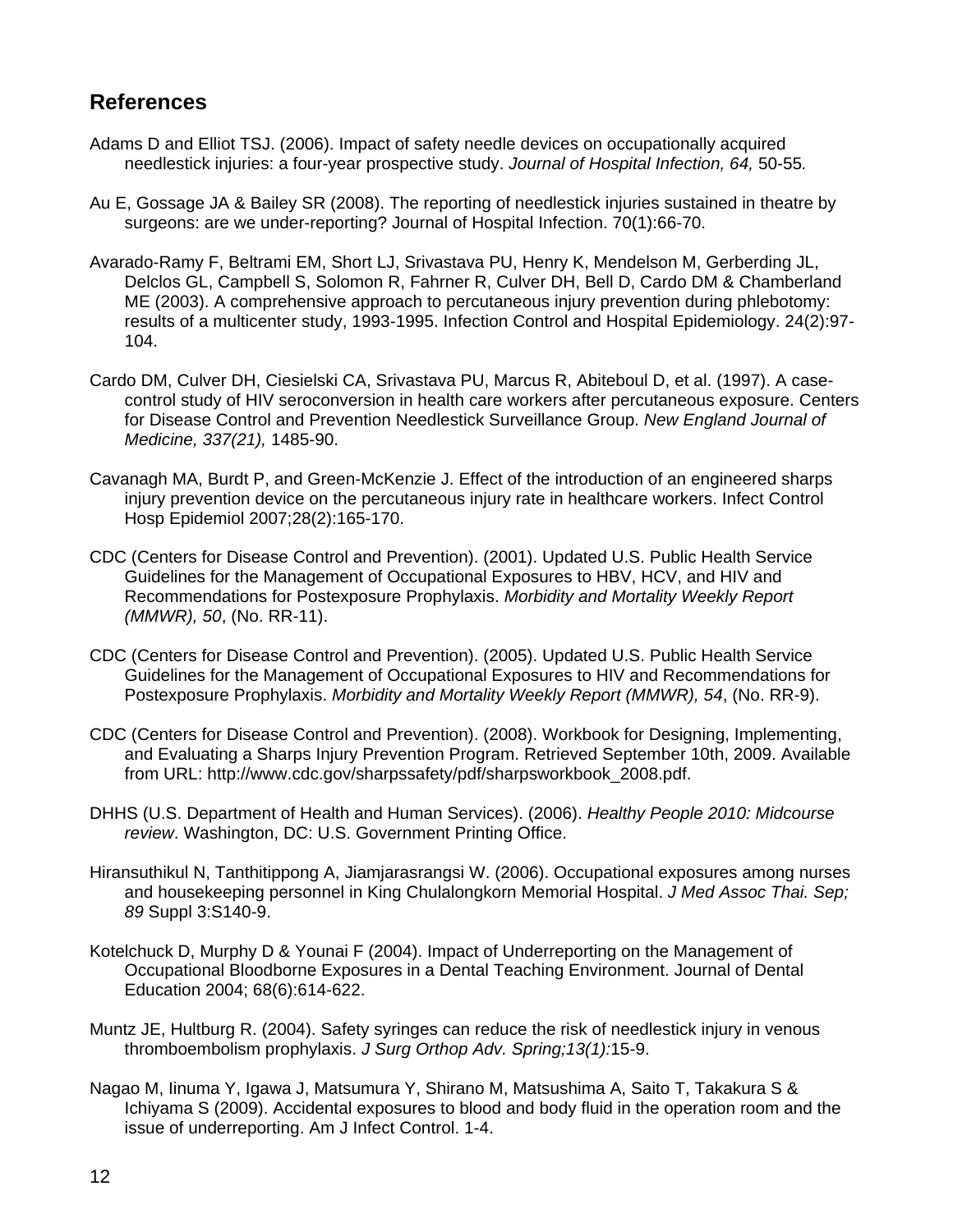- O'Malley EM, Scott RD 2nd, Gayle J, Dekutoski J, Foltzer M, Lundstrom TS, Welbel S, Chiarello LA, Panlilio AL. (2007). Costs of management of occupational exposures to blood and body fluids. *Infect Control Hosp Epidemiol*. *28(7)*:774-82.
- OSHA (Occupational Safety and Health Administration) (2001). Occupational exposure to bloodborne pathogens; needlestick and other sharps injuries; final rule. Federal Register. 66:5317-5325.
- Panlilio AL, Cardo DM, Campbell S, Srivastava PU, Jagger H, Orelien JG et al. (2001). Estimate of the annual number of percutaneous injuries in U.S. health care workers [Abstract S-T2-01]. In: Program and abstracts of the 4th International Conference on Nosocomial and Health Care-Associated Infections; Atlanta, March 5-9, 2000:61.
- Perry J. (2000). CDC Releases National Needlestick Estimates. *Advances in Exposure Prevention, 5(2),*19.
- Perry J, Parker G & Jagger J. (2009). 2007 Percutaneous Injury Rates. Retrieved September 10th, 2009. Available from URL: http://healthsystem.virginia.edu/internet/epinet/EPINet-2007-rates.pdf.
- Rogues AM, Verdun-Esquer C, Buisson-Valles I, et al. Impact of safety devices for preventing percutaneous injuries related to phlebotomy procedures in health care workers. Am J Infect Control 2004;32:441-444.
- Sohn S, Eagan J & Sepkowitz KA (2004). Safety-engineered device implementation: does it introduce bias in percutaneous injury reporting? Infect Control Hosp Epidemiol. 25(7):543-7.
- Tandberg D, Stewart KK & Doezema D. (1991). Under-reporting of contaminated needlestick injuries in emergency health care workers. *Annals of emergency Medicine, 20(1),* 66-70.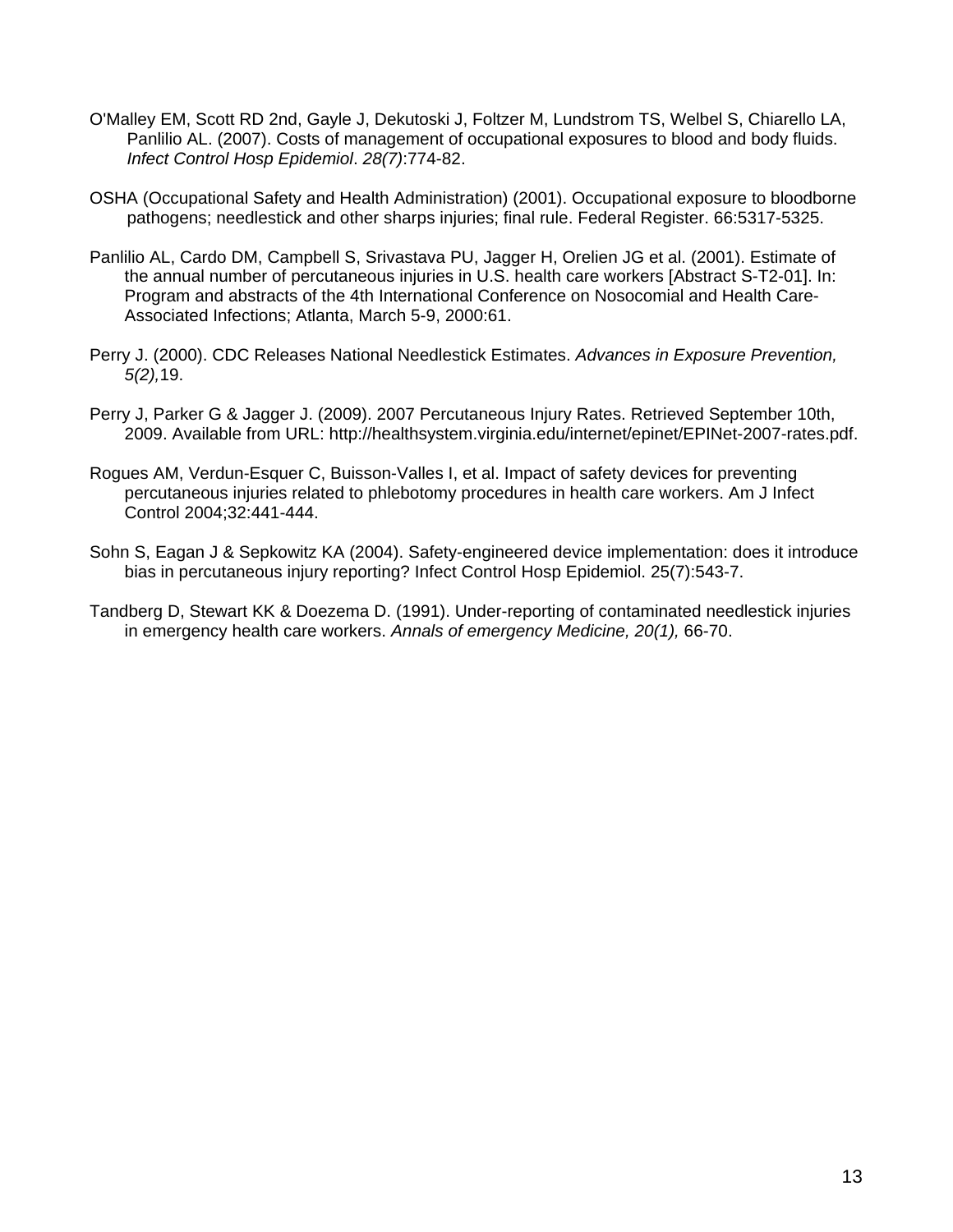| <b>STATE TOTAL</b>                   | 3,126          | 100%           |
|--------------------------------------|----------------|----------------|
|                                      |                |                |
| <b>WORK STATUS OF INJURED WORKER</b> | N              | $\%$           |
| Employee                             | 2,700          | 86             |
| Non-employee practitioner            | 282            | 9              |
| <b>Student</b>                       | 101            | 3              |
| Temporary / Contract worker          | 40             | 1              |
| Other                                | 1              | $<$ 1          |
| Not answered                         | $\overline{2}$ | < 1            |
| <b>OCCUPATION OF INJURED WORKER</b>  | N              | %              |
| <b>Nurse</b>                         | 1,198          | 38%            |
| RN or LPN                            | 1,050          | 34             |
| Nursing assistant                    | 43             | 1              |
| Patient care technician              | 42             | 1              |
| Nurse practitioner                   | 26             | 1              |
| Nurse anesthetist                    | 13             | $<$ 1          |
| Nursing student                      | 13             | $<$ 1          |
| Home health aide                     | 8              | $<$ 1          |
| Nurse midwife                        | 3              | $<$ 1          |
| Physician                            | 1,115          | 36%            |
| Intern / Resident                    | 515            | 16             |
| <b>MD</b>                            | 282            | 9              |
| Medical student                      | 51             | $\overline{2}$ |
| Fellow                               | 100            | 3              |
| Physician assistant                  | 56             | $\overline{2}$ |
| Surgeon                              | 86             | 3              |
| Anesthesiologist                     | 16             | 1              |
| Radiologist                          | 9              | $<$ 1          |
| <b>Technician</b>                    | 552            | 18%            |
| OR / Surgical technician             | 243            | 8              |
| Phlebotomist                         | 107            | 3              |
| Clinical lab technician              | 67             | $\overline{2}$ |
| Respiratory therapist / Tech         | 27             | $\mathbf{1}$   |
| Radiologic technician                | 33             | 1              |
| Morgue Technician                    | $\mathbf{1}$   | $<$ 1          |
| Hemodialysis Technician              | $\mathbf{1}$   | $<$ 1          |
| Other technician                     | 73             | $\overline{2}$ |
| <b>Support Services</b>              | 131            | 4%             |
| Housekeeper                          | 72             | $\overline{c}$ |
| Central supply                       | 43             | $\mathbf{1}$   |
| Attendant / Orderly                  | 11             | $<$ 1          |
| Safety / Security                    | 3              | $<$ 1          |
| Maintenance                          | $\mathbf{1}$   | $<$ 1          |
| <b>Food Service</b>                  | 1              | $<$ 1          |
| <b>Other Medical Staff</b>           | 62             | 2%             |
| Medical assistant                    | 56             | $\overline{c}$ |
| <b>Physical Therapist</b>            | 1              | < 1            |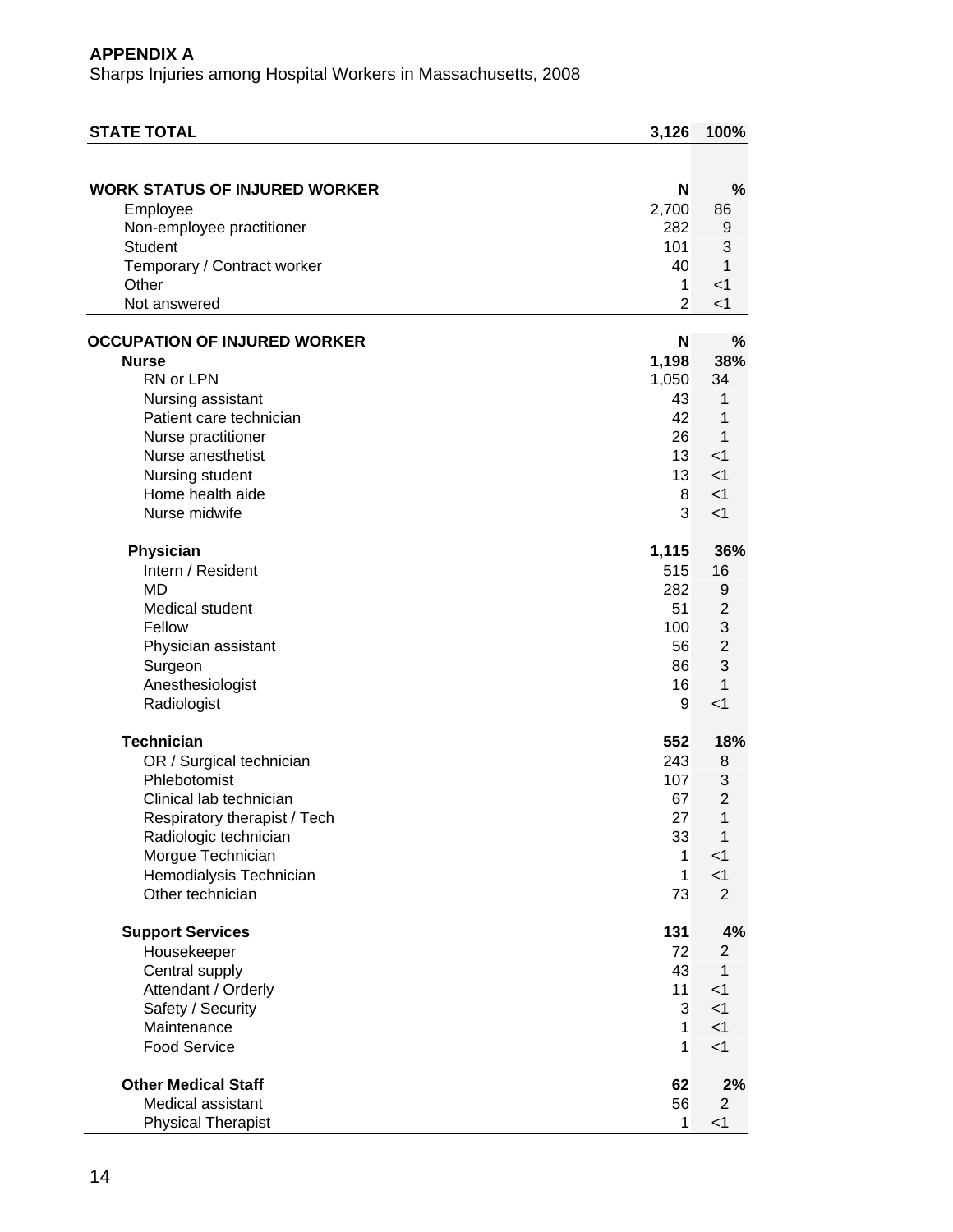| <b>OCCUPATION OF INJURED WORKER</b> | N              | %       |
|-------------------------------------|----------------|---------|
| Other medical staff                 | 5              | $<$ 1   |
| <b>Dental Staff</b>                 | 18             | 1%      |
| Dentist                             | 5              | $<$ 1   |
| Dental Assistant / Tech             | $\overline{7}$ | $<$ 1   |
| Dental student                      | 5              | $<$ 1   |
| Dental hygienist                    | 1              | $<$ 1   |
| Other                               | 45             | $1\%$   |
| EMT / Paramedic                     | 3              | $<$ 1   |
| Clerical / Administrative           | 5              | $<$ 1   |
| Pharmacist                          | 1              | $<$ 1   |
| Other student                       | 26             |         |
| Other                               | 10             | $<$ 1   |
| Unknown / Not Answered              | $\mathbf{2}$   | $< 1\%$ |
| <b>Nonclassifiable</b>              | 3              | <1%     |

| DEPARTMENT WHERE INCIDENT OCCURRED   | N               | %              |
|--------------------------------------|-----------------|----------------|
| <b>Operating and Procedure Rooms</b> | 1,333           | 43%            |
| Operating room                       | 1,011           | 32             |
| Labor and delivery                   | 96              | 3              |
| Radiology                            | 101             | 3              |
| Hematology / Oncology                | 27              | 1              |
| Phlebotomy room                      | 21              | 1              |
| Cardiac catheterization laboratory   | 45              | 1              |
| <b>Dialysis</b>                      | 13 <sup>1</sup> | $<$ 1          |
| Endoscopy / Bronchoscopy / Cytoscopy | 12 <sup>2</sup> | $<$ 1          |
| Other procedure room                 | 5 <sup>5</sup>  | $<$ 1          |
| Procedure room, unspecified          | $\overline{2}$  | $<$ 1          |
| <b>Inpatient Units</b>               | 701             | 22%            |
| Medical / Surgical ward              | 590             | 19             |
| Obstetrics / Gynecology              | 52              | 2              |
| Psychiatry ward                      | 22              | 1              |
| Nursery                              | $\overline{9}$  | $<$ 1          |
| Pediatrics                           | 18              | $\mathbf 1$    |
| Patient room, ward unspecified       | 10              | $<$ 1          |
| <b>Emergency Department</b>          | 281             | 9%             |
| <b>Intensive Care Units</b>          | 276             | 9%             |
| Intensive care unit                  | 250             | 8              |
| Post anesthesia care unit            | 26              | 1              |
| <b>Outpatient Areas</b>              | 187             | 6%             |
| Ambulatory care clinic               | 97              | 3              |
| Home health visit                    | 15              | $<$ 1          |
| Dental clinic                        | 14              | $<$ 1          |
| Community health center              | 10              | $<$ 1          |
| Other outpatient areas               | 51              | $\overline{2}$ |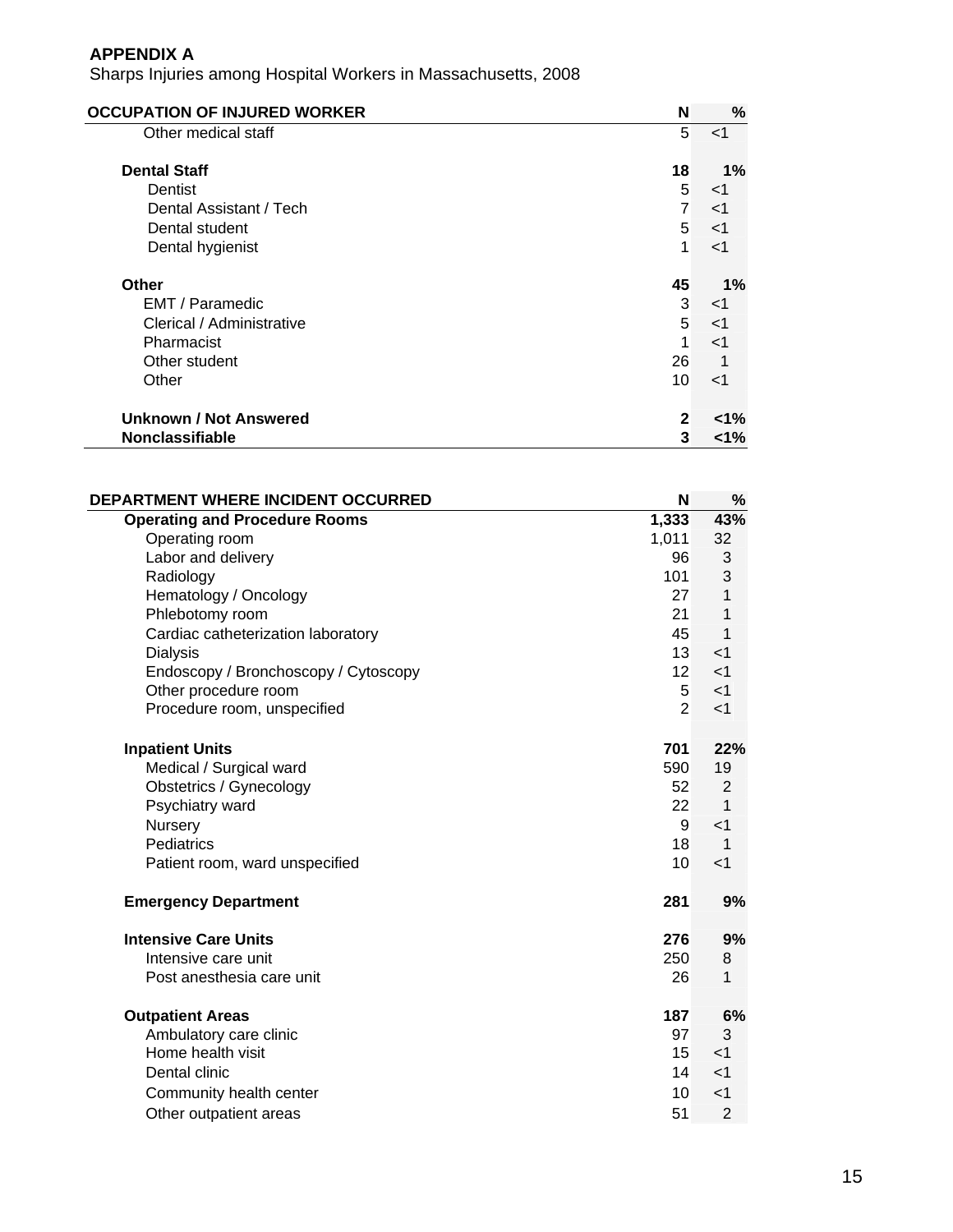| DEPARTMENT WHERE INCIDENT OCCURRED  | N              | %              |
|-------------------------------------|----------------|----------------|
|                                     |                |                |
| Laboratory                          | 131            | 4%             |
| Histology / Pathology               | 29             | 1              |
| <b>Blood bank</b>                   | 5              | $<$ 1          |
| Clinical chemistry                  | 6              | $\leq$ 1       |
| Morgue / Autopsy room               | 14             | $<$ 1          |
| Microbiology                        | 5              | $<$ 1          |
| Other laboratory                    | 27             | 1              |
| Laboratory, unspecified             | 45             | 1              |
| <b>Other Areas</b>                  | 197            | 6%             |
| Central sterile supply              | 40             | 1              |
| Rehabilitation unit                 | 38             |                |
| Dermatology                         | 27             | 1              |
| Long term care                      | 13             | $<$ 1          |
| Exam room                           | 18             | $\overline{1}$ |
| Employee health / Infection control | $\overline{7}$ | $\leq$ 1       |
| Pain clinic                         | 6              | $<$ 1          |
| Anesthesia                          | 5              | $<$ 1          |
| Hospital grounds                    | 3              | $<$ 1          |
| Detox unit                          | $\overline{2}$ | $<$ 1          |
| Ambulance                           | $\mathbf 1$    | $<$ 1          |
| Central trash area                  | 1              | $<$ 1          |
| Laundry room                        | 1              | $<$ 1          |
| Other location                      | 35             | 1              |
| Unknown / Not answered              | 1              | 1%             |
| <b>Nonclassifiable</b>              | 19             | 1%             |

| PROCEDURE FOR WHICH DEVICE WAS USED                     | N                | %              |
|---------------------------------------------------------|------------------|----------------|
| Injection                                               | 771              | 25%            |
| Subcutaneous injection                                  | 591              | 19             |
| Intramuscular injection                                 | 102 <sub>1</sub> | 3              |
| Epidural / Spinal anesthesia                            | 17 <sup>2</sup>  | 1              |
| Other injection                                         | 3                | -1             |
| Injection, unspecified                                  | 58               | $\overline{2}$ |
| <b>Suturing</b>                                         | 678              | 22%            |
| Suturing                                                | 670              | 21             |
| Suture removal                                          | 8                | $<$ 1          |
| <b>Blood Procedures</b>                                 | 435              | 14%            |
| Percutaneous venous puncture                            | 324              | 10             |
| Finger stick / Heel stick                               | 39               | 1              |
| Percutaneous arterial puncture                          | 52               | 2              |
| Draw blood from umbilical vessel                        | $\overline{7}$   | $<$ 1          |
| Dialysis / AV fistula site                              | $\overline{7}$   | $<$ 1          |
| Blood procedure, unspecified                            | 5                | $<$ 1          |
| Other blood procedure                                   | 1                | $<$ 1          |
| <b>Line Procedures</b>                                  | 315              | 10%            |
| To insert a peripheral IV line or set up a heparin lock | 114              | 4              |
| To insert a central IV line                             | 29               | 1              |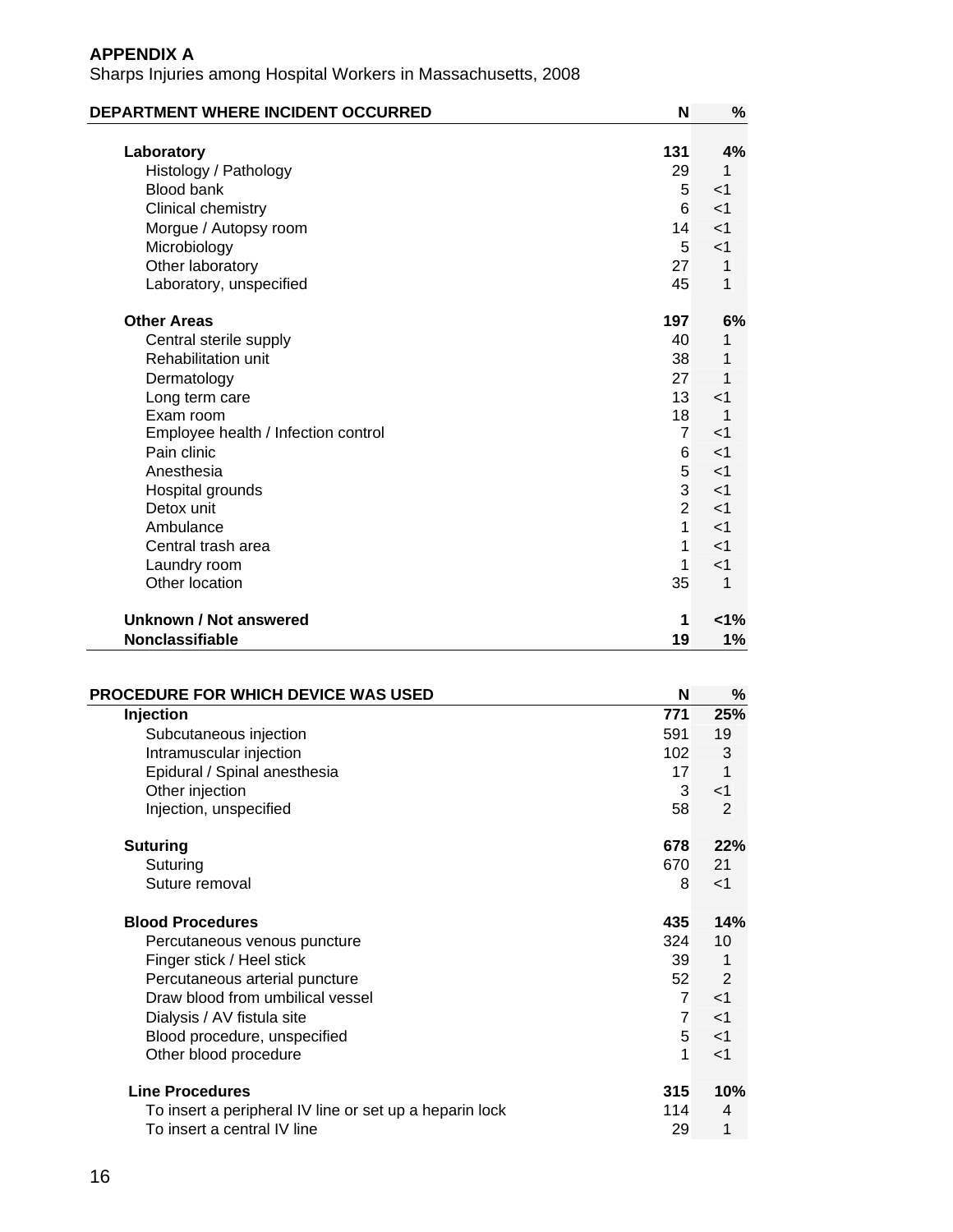| <b>PROCEDURE FOR WHICH DEVICE WAS USED</b>            | N               | %              |
|-------------------------------------------------------|-----------------|----------------|
| To insert an arterial line                            | 29              | 1              |
| Other injection into IV site / port                   | 33              | 1              |
| Draw blood from central or peripheral IV line or port | 17              | 1              |
| To flush heparin / saline                             | 28              | 1              |
| Draw blood from arterial line                         | 12              | $\leq$ 1       |
| To connect IV line                                    | $5\overline{5}$ | $<$ 1          |
| Other line procedure                                  | 42              | $\overline{1}$ |
| Line procedure, unspecified                           | 6               | $\leq$ 1       |
| <b>Making the incision</b>                            | 359             | 11%            |
| To Obtain Body Fluid or Tissue sample                 | 101             | 3%             |
| <b>Dental Procedures</b>                              | 12              | 1%             |
| Dental drilling                                       | $\mathbf{1}$    | $\leq$ 1       |
| Oral surgery                                          | 6               | $<$ 1          |
| Restorative                                           | $\mathbf{1}$    | $<$ 1          |
| Hygiene                                               | 1               | $<$ 1          |
| Dental procedure, unspecified                         | 1               | $<$ 1          |
| Other dental                                          | $\overline{2}$  | $<$ 1          |
| Other                                                 | 260             | 8%             |
| To obtain lab specimens                               | 20              | 1              |
| Transferring blood / body fluid to another container  | 25              | 1              |
| <b>Drilling</b>                                       | 15              | $\leq$ 1       |
| During disposal                                       | 6               | $<$ 1          |
| Shaving                                               | 12              | $<$ 1          |
| Other procedure                                       | 150             | 5              |
| Procedure, unspecified                                | 32              | 1              |
| Unknown / Not answered                                | 181             | 6%             |
| <b>Nonclassifiable</b>                                | 14              | 1%             |

| DEVICE INVOLVED IN THE INJURY                          | N   | ℅     |
|--------------------------------------------------------|-----|-------|
| Hypodermic needles / syringe (hollow bore)             | 972 | 31%   |
| Hypodermic needle attached to a disposable syringe     | 813 | 26    |
| Prefilled cartridge syringe                            | 60  | 2     |
| Hypodermic needle attached to a non-disposable syringe | 30  | 1     |
| Unattached hypodermic needle                           | 34  |       |
| Hypodermic needle attached to IV tubing                | 6   | $<$ 1 |
| Hypodermic needle, unspecified                         | 29  | 1     |
| <b>Suture Needle</b>                                   | 679 | 22%   |
| Curved suture needle                                   | 330 | 11    |
| Straight suture needle                                 | 28  | 1     |
| Suture needle, unspecified                             | 321 | 10    |
| <b>Other Hollow Bore Needle</b>                        | 301 | 10%   |
| IV stylet                                              | 143 | 5     |
| Huber needle                                           | 37  | 1     |
| Spinal or epidural needle                              | 20  | 1     |
| Biopsy needle                                          | 24  |       |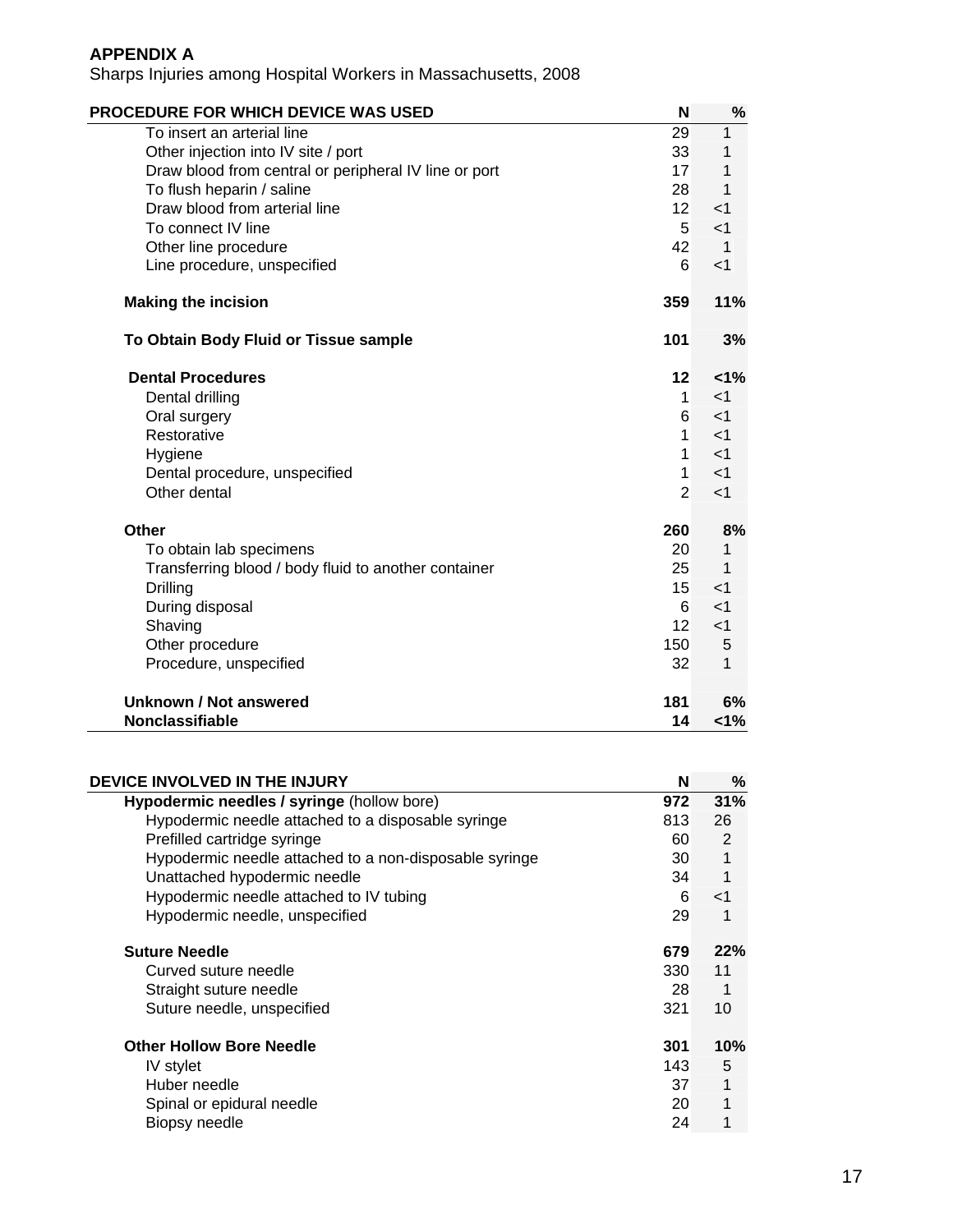| DEVICE INVOLVED IN THE INJURY                                   | N               | ℅              |
|-----------------------------------------------------------------|-----------------|----------------|
| Other type of hollow bore needle                                | 29              | 1              |
| Hollow bore needle, unspecified                                 | 48              | $\overline{2}$ |
| <b>Winged Steel Needle (hollow bore)</b>                        | 264             | 8%             |
| Winged steel needle                                             | 126             | 4              |
| Winged steel needle attached to a vacuum tube collection holder | 129             | $\overline{4}$ |
| Winged steel needle attached to IV tubing                       | 9               | $<$ 1          |
| <b>Scalpel Blade</b>                                            | 249             | 8%             |
| Vacuum Tube Collection Holder / Needle (hollow bore)            | 99              | 3%             |
| Vacuum tube collection holder / needle                          | 68              | 2              |
| Phlebotomy needle (other than winged steel needle)              | 31              | 1              |
|                                                                 |                 |                |
| <b>Glass</b>                                                    | 32              | 1%             |
| Medication ampule / Vial / IV bottle                            | $\overline{7}$  | $<$ 1          |
| Specimen / Test / Vacuum tube                                   | 10 <sup>°</sup> | $<$ 1          |
| Pipette                                                         | $\overline{2}$  | $<$ 1          |
| Capillary tube                                                  | $\overline{2}$  | $<$ 1          |
| Other glass item                                                | 11              | $<$ 1          |
| <b>Dental Device or Item</b>                                    | 12              | 1%             |
| Dental explorer                                                 | $\overline{2}$  | $<$ 1          |
| Other dental device or item                                     | 5               | $<$ 1          |
| Dental needle                                                   | $\overline{2}$  | $<$ 1          |
| Scaler / curette                                                | $\overline{2}$  | $<$ 1          |
| Dental bur                                                      | 1               | $<$ 1          |
| <b>Other</b>                                                    | 465             | 15%            |
| Lancet                                                          | 45              | 1              |
| Wire                                                            | 47              | $\overline{2}$ |
| <b>Scissors</b>                                                 | 23              | 1              |
| Retractor                                                       | 33              | 1              |
| Electrode                                                       | 22              | 1              |
| Pin                                                             | 24              | 1              |
| Forceps                                                         | 21              | 1              |
| Razor                                                           | 27              | 1              |
| Bovie electrocautery device                                     | 25              | 1              |
| Drill bit                                                       | 18              | 1              |
| <b>Staple</b>                                                   | 12 <sup>2</sup> | $<$ 1          |
| Bone chip / chipped tooth                                       | 8               | $<$ 1          |
| Trocar                                                          | $\overline{7}$  | $<$ 1          |
| Histology cutting blade                                         | 5               | $<$ 1          |
| Bone cutter                                                     | 4               | $<$ 1          |
| Rod                                                             | 4               | $<$ 1          |
| Tenaculum                                                       | 1               | $<$ 1          |
| Other needle                                                    | 29              | $\mathbf 1$    |
| Needle, Unspecified                                             | 12              | $<$ 1          |
| Other type of sharp object                                      | 98              | 3              |
| <b>Unknown / Not answered</b>                                   | 9               | $1\%$          |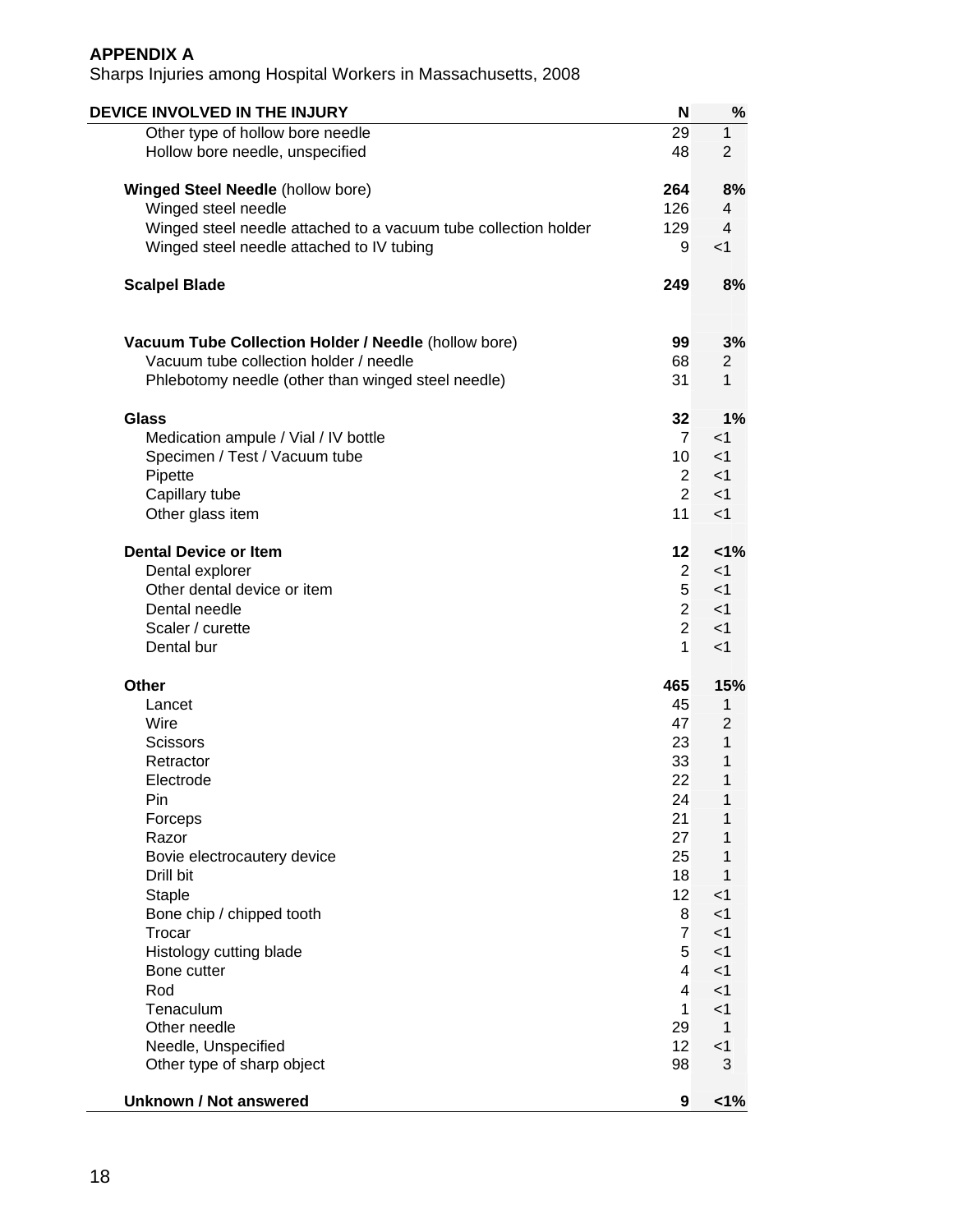| <b>SAFETY DEVICE</b>   | N     | %  |
|------------------------|-------|----|
| No                     | 1.712 | 55 |
| Yes                    | 1.205 | 39 |
| Unknown / Not answered | 209   |    |

| WHEN THE INJURY OCCURRED                    | $\%$ |
|---------------------------------------------|------|
| During use of the item<br>1,355             | 43   |
| After use and before disposal<br>1,199      | 38   |
| During or after disposal of the item<br>344 | 11   |
| Before use of the item **<br>26             |      |
| Unknown / Not answered<br>43                |      |
| Nonclassifiable<br>159                      | 5    |

| <b>HOW THE INJURY OCCURRED</b>                    | N              | $\%$           |
|---------------------------------------------------|----------------|----------------|
| <b>Collision with Worker or Sharp</b>             | 549            | 18%            |
| Collided with sharp                               | 297            | 10             |
| Collided with sharp after procedure               | 135            | $\overline{4}$ |
| Collided with coworker or other person            | 117            | 4              |
| <b>Suturing</b>                                   | 334            | 11%            |
| Suturing                                          | 257            | 8              |
| Manipulating suture needle in holder              | 58             | $\overline{2}$ |
| Tying suture                                      | 19             | 1              |
| <b>During Clean-up</b>                            | 160            | 5%             |
| During clean-up                                   | 112            | 4              |
| Decontamination / Processing of used equipment    | 39             | 1              |
| Disassembling device or equipment during clean-up | 9              | $<$ 1          |
| <b>Handle / Pass Equipment</b>                    | 282            | 9%             |
| Receiving / Passing / Transferring equipment      | 116            | 4              |
| Handling equipment on tray or stand               | 82             | 3              |
| Disassembling device or equipment                 | 73             | $\overline{2}$ |
| Opening / breaking glass containers               | 11             | < 1            |
| <b>Patient Moved and Jarred Device</b>            | 231            | 7%             |
| <b>Activating Safety Device</b>                   | 294            | 9%             |
| Activating safety device                          | 242            | 8              |
| Incomplete activation                             | 52             | $\overline{2}$ |
| <b>Improper Disposal</b>                          | 218            | 7%             |
| Left on table / tray                              | 68             | $\overline{2}$ |
| In trash                                          | 55             | $\overline{2}$ |
| Left in bed / mattress                            | 22             | 1              |
| On floor                                          | 17             | 1              |
| In pocket / clothing                              | 12             | $<$ 1          |
| In linen / laundry                                | 8              | $<$ 1          |
| Other improper disposal                           | 34             | 1              |
| Improper disposal, unspecified                    | $\overline{2}$ | < 1            |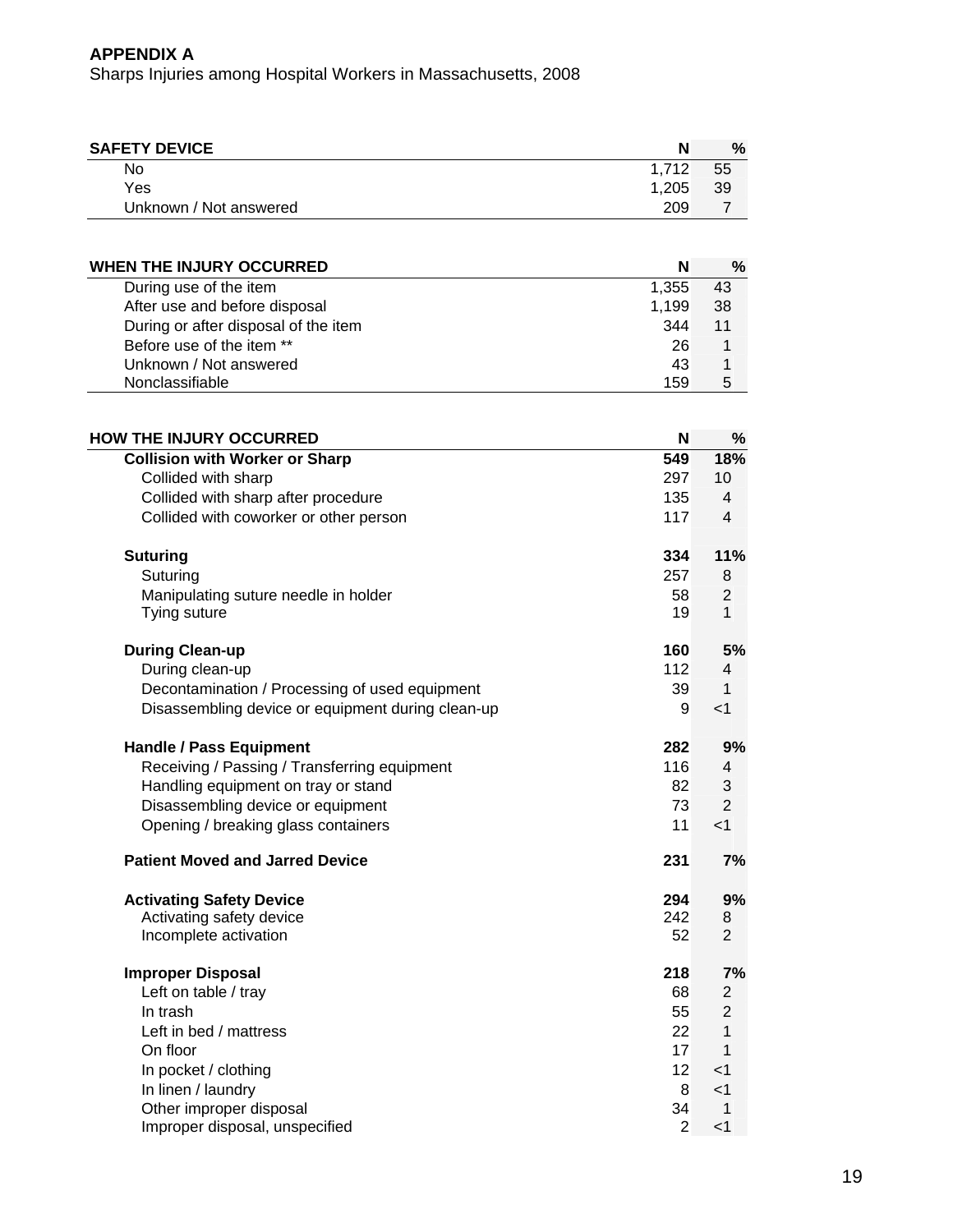Sharps Injuries among Hospital Workers in Massachusetts, 2008

| <b>HOW THE INJURY OCCURRED</b>                                                                          | N               | $\%$           |
|---------------------------------------------------------------------------------------------------------|-----------------|----------------|
| <b>During Sharps Disposal</b>                                                                           | 168             | 5%             |
| While placing sharp in container, injured by sharp being disposed                                       | 38              | 1              |
| Collided with sharp during / after disposal                                                             | 35              | 1              |
| In transit to disposal                                                                                  | 33              | 1              |
| Protruding from opened container                                                                        | 16              | 1              |
| While placing sharp in container, injured by sharp already in container                                 | 12              | $<$ 1          |
| Overfilled sharps container                                                                             | 10              | $<$ 1          |
| While placing sharp in container, injured by sharp (unclear if sharp in<br>container or being disposed) | 10 <sup>°</sup> | $<$ 1          |
| While manipulating container                                                                            | 9               | $<$ 1          |
| Sharp object dropped during / after disposal                                                            | 3               | $<$ 1          |
| Struck by detached IV line needle during / after disposal                                               | $\mathbf{1}$    | < 1            |
| During sharps disposal, unspecified                                                                     | 1               | $<$ 1          |
| <b>Manipulate Needle in Patient</b>                                                                     | 249             | 8%             |
| While withdrawing needle from patient                                                                   | 131             | 4              |
| While inserting needle in patient                                                                       | 75              | 2              |
| While manipulating needle in patient                                                                    | 43              | 1              |
| <b>Recap Needle</b>                                                                                     | 78              | 2%             |
| Recapping                                                                                               | 61              | $\overline{2}$ |
| Cap fell off after recapping                                                                            | 14              | $<$ 1          |
| Removing cap after recapping                                                                            | 3               | $<$ 1          |
| <b>Access IV Line</b>                                                                                   | 34              | $1\%$          |
| While withdrawing needle from line                                                                      | 18              | 1              |
| While inserting needle in line                                                                          | 10 <sup>1</sup> | $<$ 1          |
| While manipulating needle in line                                                                       | 6               | $<$ 1          |
| <b>Failure to Activate Safety Device</b>                                                                | 101             | 3%             |
| <b>Device Malfunction</b>                                                                               | 76              | 2%             |
| <b>Before Use of the Item</b>                                                                           | 17              | 1%             |
| Other                                                                                                   | 285             | 9%             |
| Incising                                                                                                | 58              | $\overline{2}$ |
| Sharp object dropped                                                                                    | 57              | $\overline{2}$ |
| Transferring blood / bodily fluids into specimen container                                              | 32              | 1              |
| Processing specimens                                                                                    | 19              | 1              |
| Palpating / Exploring                                                                                   | 14              | $<$ 1          |
| Sharp object dropped after procedure                                                                    | 21              | 1              |
| Other                                                                                                   | 84              | 3              |
| Unknown / Not answered                                                                                  | 38              | 1%             |
| <b>Nonclassifiable</b>                                                                                  | 12              | 1%             |
| <b>STATE TOTAL</b>                                                                                      | 3,126           | 100%           |

\*\* Sharps injury is considered an exposure incident if the worker is injured with a clean sharp or device (before use) through contaminated gloves or other contaminated mediums.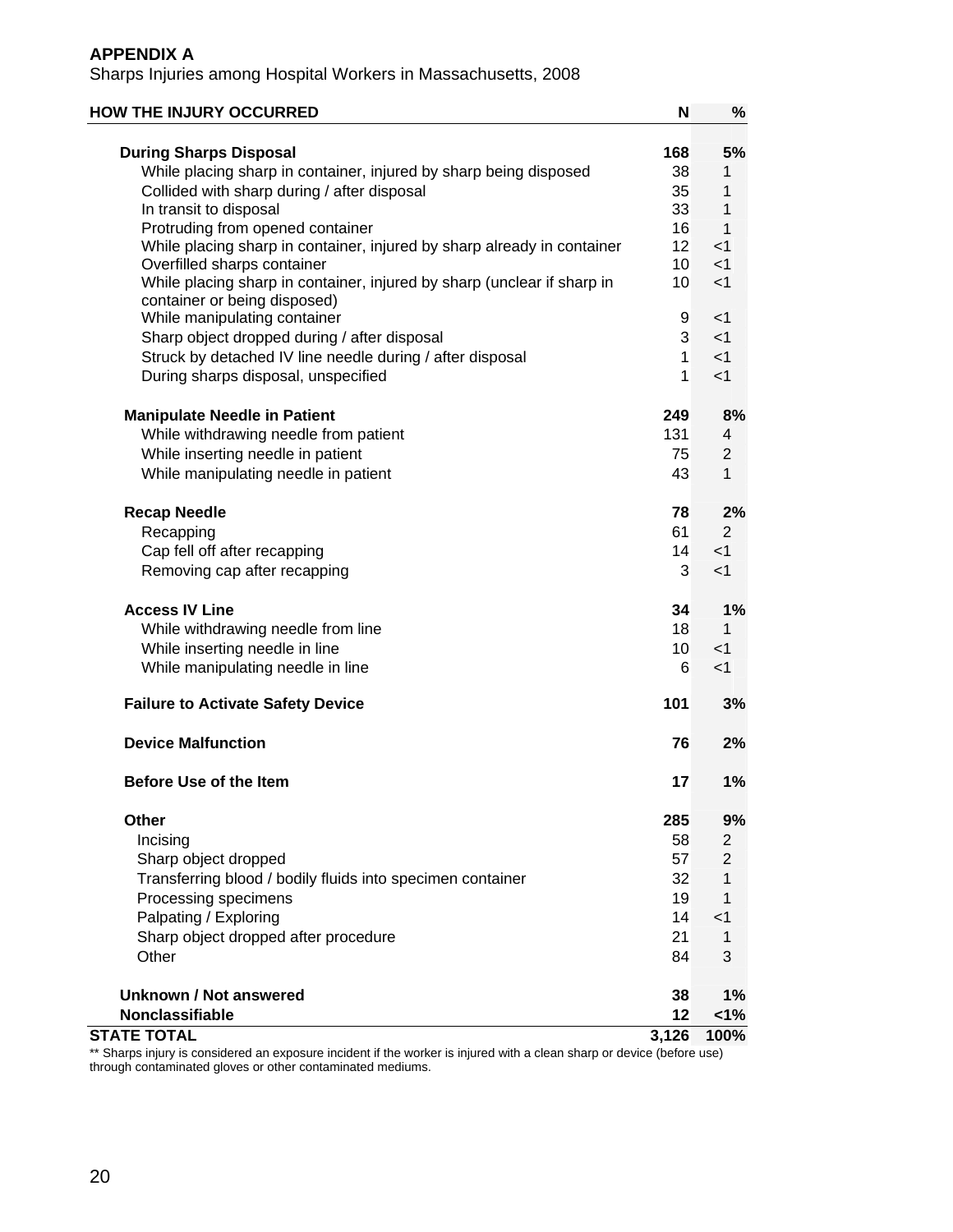Sharps Injuries among Hospital Workers in Massachusetts, 2008

Sharps Injuries among Hospital Workers by Device and Presence of Safety Features

| Device                                 | No<br>Safety<br>Features |    | Safety<br>Features |                |     |    | Unknown |      |  | Total |
|----------------------------------------|--------------------------|----|--------------------|----------------|-----|----|---------|------|--|-------|
|                                        | N                        | %  | N                  | $\%$           | N   | %  | N       | $\%$ |  |       |
| Hypodermic Needle / syringe            | 264                      | 27 | 663                | 68             | 45  | 5  | 972     | 100% |  |       |
| <b>Suture Needle</b>                   | 649                      | 96 | 15                 | $\overline{2}$ | 15  | 2  | 679     | 100% |  |       |
| <b>Winged Steel Needle</b>             | 23                       | 9  | 237                | 90             | 4   | 4  | 264     | 100% |  |       |
| Scalpel Blade                          | 201                      | 81 | 39                 | 16             | 9   | 4  | 249     | 100% |  |       |
| Vacuum tube collection holder / needle | 11                       | 11 | 84                 | 85             | 4   | 2  | 99      | 100% |  |       |
| Other Hollow bore needle               | 129                      | 43 | 146                | 49             | 26  | 9  | 301     | 100% |  |       |
| Other                                  | 435                      | 77 | 21                 | 4              | 106 | 19 | 562     | 100% |  |       |
| Total                                  | 1.712                    | 55 | 1.205              | 39             | 209 |    | 3.126   | 100% |  |       |

Sharps Injuries among Hospital workers by Procedure and Devices With and Without Safety Features

| Procedure                                                |       | No<br>Safety<br>Features |       | Safety<br>Features |                |                |       | Unknown |  | Total |
|----------------------------------------------------------|-------|--------------------------|-------|--------------------|----------------|----------------|-------|---------|--|-------|
|                                                          | N     | %                        | N     | $\%$               | N              | %              | N     | %       |  |       |
| <b>Injection Procedures</b>                              |       |                          |       |                    |                |                |       |         |  |       |
| Subcutaneous Injection                                   | 133   | 23                       | 444   | 75                 | 14             | 2              | 591   | 100%    |  |       |
| Intramuscular Injection                                  | 28    | 27                       | 68    | 67                 | 6              | 6              | 102   | 100%    |  |       |
| Other Injections                                         | 43    | 55                       | 29    | 37                 | 6              | 8              | 78    | 100%    |  |       |
| <b>Blood Procedures</b>                                  |       |                          |       |                    |                |                |       |         |  |       |
| Percutaneous venous puncture                             | 32    | 10                       | 289   | 89                 | 3              | 1              | 324   | 100%    |  |       |
| Finger stick / Heel stick                                | 29    | 74                       | 5     | 13                 | 5              | 13             | 39    | 100%    |  |       |
| Percutaneous arterial puncture                           | 6     | 12                       | 44    | 85                 | $\overline{2}$ | $\overline{4}$ | 52    | 100%    |  |       |
| Other blood procedures                                   | 9     | 45                       | 9     | 45                 | $\overline{2}$ | 10             | 20    | 100%    |  |       |
| Line Procedures                                          |       |                          |       |                    |                |                |       |         |  |       |
| To insert peripheral IV or set up heparin<br><b>lock</b> | 15    | 13                       | 98    | 86                 | 1              | 1              | 114   | 100%    |  |       |
| To insert central line                                   | 17    | 59                       | 8     | 28                 | 4              | 14             | 29    | 100%    |  |       |
| Other line procedures                                    | 78    | 45                       | 86    | 50                 | 8              | 5              | 172   | 100%    |  |       |
| Other procedures                                         | 1,322 | 82                       | 125   | 8                  | 158            | 10             | 1,605 | 100%    |  |       |
| Total                                                    | 1,712 | 55                       | 1,205 | 39                 | 209            | $\overline{7}$ | 3,126 | 100%    |  |       |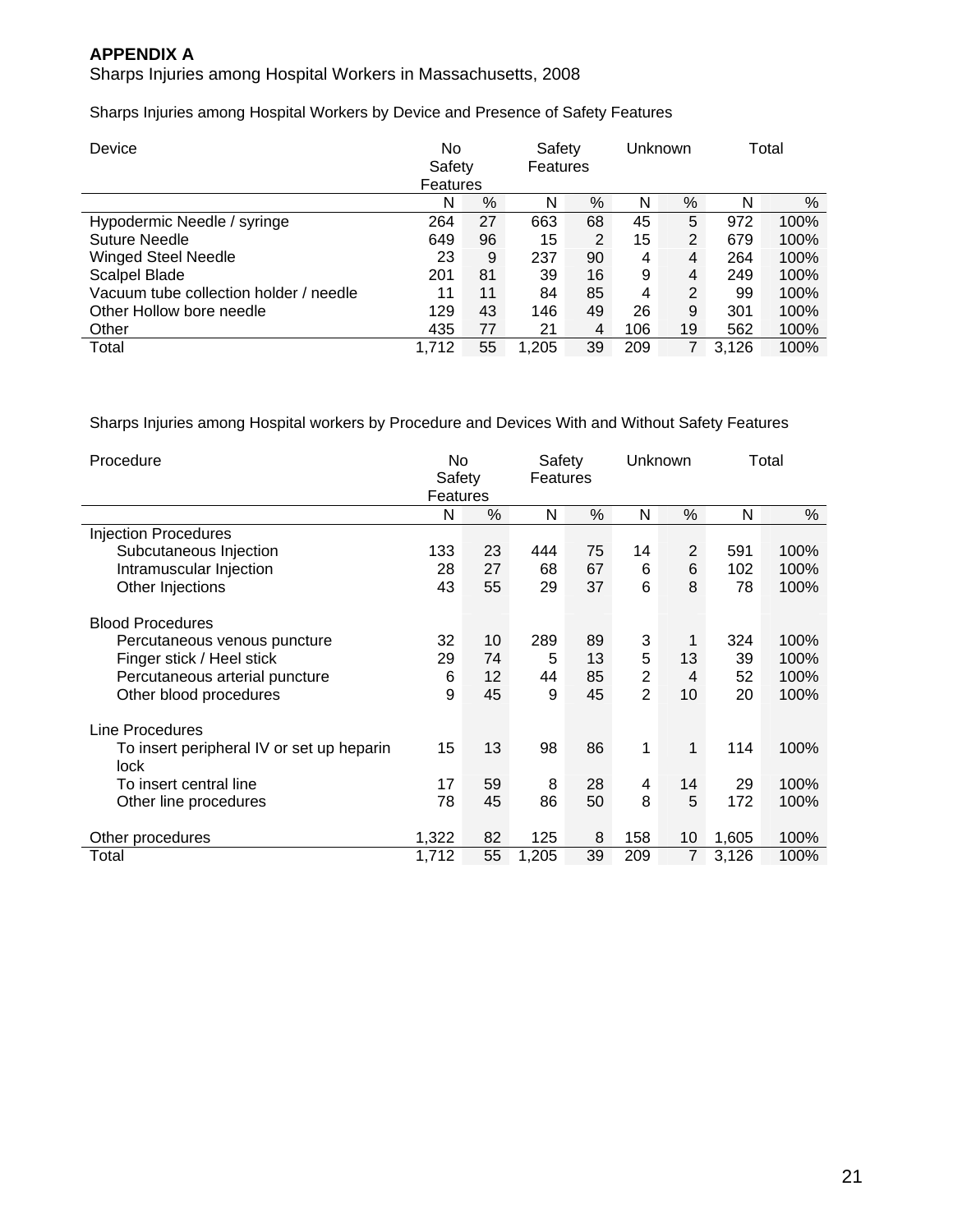#### **APPENDIX B**

Sharps Injuries among Hospital Workers by Number of Licensed Hospital Beds, Massachusetts, 2008

|                                                                                                                                                                                                                      | Hospital size <sup>^</sup><br>101-300<br>$<$ 100 beds<br><b>Beds</b>      |                                                                        |                                                                       |                                                                                            | > 300 beds All Hospitals                                  |                                                                        |                                                            |                                                          |
|----------------------------------------------------------------------------------------------------------------------------------------------------------------------------------------------------------------------|---------------------------------------------------------------------------|------------------------------------------------------------------------|-----------------------------------------------------------------------|--------------------------------------------------------------------------------------------|-----------------------------------------------------------|------------------------------------------------------------------------|------------------------------------------------------------|----------------------------------------------------------|
|                                                                                                                                                                                                                      |                                                                           | 31 hospitals                                                           |                                                                       | 53 hospitals                                                                               |                                                           | 15 hospitals                                                           |                                                            | 99 hospitals                                             |
|                                                                                                                                                                                                                      | N                                                                         | %                                                                      | N                                                                     | $\frac{9}{6}$                                                                              | N                                                         | $\frac{0}{0}$                                                          | N                                                          | <u>%</u>                                                 |
| <b>STATE TOTAL</b>                                                                                                                                                                                                   |                                                                           | 200 100%                                                               |                                                                       | 1,101 100% 1,825 100%                                                                      |                                                           |                                                                        |                                                            | 3,126 100%                                               |
| <b>WORK STATUS OF INJURED WORKER</b>                                                                                                                                                                                 |                                                                           |                                                                        |                                                                       |                                                                                            |                                                           |                                                                        |                                                            |                                                          |
| Employee<br>Non-Employee Practitioner<br>Student                                                                                                                                                                     | 169<br>19<br>8                                                            | 85<br>10<br>$\overline{4}$                                             | 928<br>126<br>29                                                      | 84<br>11<br>3                                                                              | 1,603<br>137<br>64                                        | 88<br>8<br>$\overline{4}$                                              | 2,700<br>282<br>101                                        | 86 %<br>9<br>3                                           |
| Temporary / Contract Worker<br>Other                                                                                                                                                                                 | 4<br>$\overline{0}$                                                       | $\overline{2}$<br>$\Omega$                                             | 17<br>0                                                               | $\overline{2}$<br>$\Omega$                                                                 | 19<br>1                                                   | 1<br>$<$ 1                                                             | 40<br>1                                                    | 1<br>$<$ 1                                               |
| Unknown / Not answered / Nonclassifiable                                                                                                                                                                             | $\Omega$                                                                  | $\mathbf{0}$                                                           | 1                                                                     | $<$ 1                                                                                      | 1                                                         | $<$ 1                                                                  | $\overline{2}$                                             | $<$ 1                                                    |
| <b>OCCUPATION</b>                                                                                                                                                                                                    |                                                                           |                                                                        |                                                                       |                                                                                            |                                                           |                                                                        |                                                            |                                                          |
| <b>Nurse</b><br>Physician<br>Technician<br><b>Support Services</b><br><b>Other Medical Staff</b><br><b>Dental Staff</b><br>Other<br>Unknown / Not answered / Nonclassifiable                                         | 94<br>42<br>37<br>12<br>$\overline{7}$<br>$\overline{2}$<br>6<br>$\Omega$ | 47<br>21<br>19<br>6<br>$\overline{4}$<br>1<br>3<br>$\Omega$            | 501<br>240<br>259<br>47<br>32<br>$\mathbf{1}$<br>19<br>$\overline{2}$ | 46<br>22<br>24<br>$\overline{4}$<br>3<br>$<$ 1<br>$\overline{2}$<br>$<$ 1                  | 603<br>833<br>256<br>72<br>23<br>15<br>20<br>3            | 33<br>46<br>14<br>$\overline{4}$<br>$\mathbf{1}$<br>1<br>1<br>$<$ 1    | 1,198<br>1,115<br>552<br>131<br>62<br>18<br>45<br>5        | 38 %<br>36<br>18<br>4<br>$\overline{2}$<br>1<br>1<br>< 1 |
| DEPARTMENT WHERE INJURY OCCURRED                                                                                                                                                                                     |                                                                           |                                                                        |                                                                       |                                                                                            |                                                           |                                                                        |                                                            |                                                          |
| Operating and Procedure Rooms<br><b>Inpatient Units</b><br><b>Emergency Department</b><br><b>Intensive Care Units</b><br>Outpatient areas<br>Laboratories<br>Other areas<br>Unknown / Not answered / Nonclassifiable | 83<br>49<br>19<br>6<br>10<br>7<br>25<br>1                                 | 42<br>25<br>10<br>3<br>$\overline{5}$<br>$\overline{4}$<br>13<br>1     | 409<br>285<br>124<br>85<br>65<br>48<br>76<br>9                        | 37<br>26<br>11<br>8<br>6<br>4<br>$\overline{7}$<br>1                                       | 841<br>367<br>138<br>185<br>112<br>76<br>96<br>10         | 46<br>20<br>8<br>10<br>6<br>4<br>5<br>1                                | 1,333<br>701<br>281<br>276<br>187<br>131<br>197<br>20      | 43 %<br>22<br>9<br>9<br>6<br>4<br>6<br>1                 |
| <b>PROCEDURE FOR WHICH DEVICE WAS USED</b>                                                                                                                                                                           |                                                                           |                                                                        |                                                                       |                                                                                            |                                                           |                                                                        |                                                            |                                                          |
| Injection<br>Suturing<br><b>Blood Procedures</b><br>Line Procedures<br>Making the Incision<br>To Obtain Body Fluid or Tissue Sample<br><b>Dental Procedures</b><br>Other<br>Unknown / Not answered / Nonclassifiable | 51<br>23<br>35<br>20<br>28<br>4<br>$\Omega$<br>26<br>13                   | 26<br>12<br>18<br>10<br>14<br>2<br>$\mathbf 0$<br>13<br>$\overline{7}$ | 311<br>210<br>212<br>93<br>99<br>36<br>$\overline{2}$<br>76<br>62     | 28<br>19<br>19<br>8<br>$\boldsymbol{9}$<br>3<br>$<$ 1<br>$\overline{7}$<br>$6\phantom{1}6$ | 409<br>445<br>188<br>202<br>232<br>61<br>10<br>158<br>120 | 22<br>24<br>10<br>11<br>13<br>3<br>$\mathbf{1}$<br>9<br>$\overline{7}$ | 771<br>678<br>435<br>315<br>359<br>101<br>12<br>260<br>195 | 25 %<br>22<br>14<br>10<br>11<br>3<br>$<$ 1<br>8<br>6     |

^ Information on the number of licensed beds is obtained from the MDPH Division of Health Care Quality.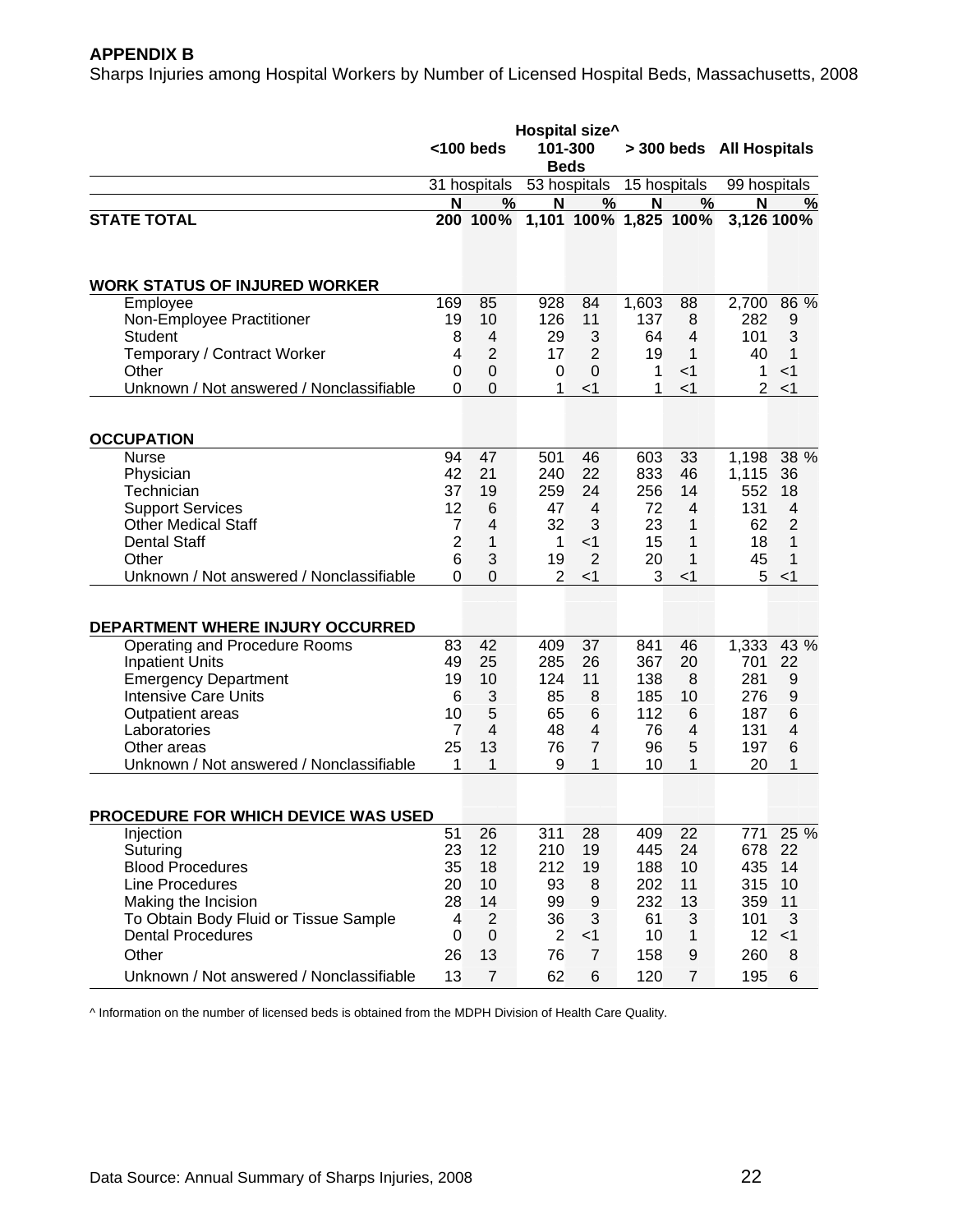#### **APPENDIX B**

Sharps Injuries among Hospital Workers by Number of Licensed Hospital Beds, Massachusetts, 2008

|                                          |                         | $<$ 100 beds     | 101-300        | Hospital size^          |              |                  | > 300 beds All Hospitals |                |
|------------------------------------------|-------------------------|------------------|----------------|-------------------------|--------------|------------------|--------------------------|----------------|
|                                          |                         |                  | <b>Beds</b>    |                         |              |                  |                          |                |
|                                          |                         | 31 hospitals     |                | 53 hospitals            | 15 hospitals |                  | 99 hospitals             |                |
|                                          | $\overline{\mathsf{N}}$ | %                | N              | $\frac{9}{6}$           | N            | %                | N                        | $\frac{0}{2}$  |
| <b>STATE TOTAL</b>                       |                         | 200 100%         |                | 1,101 100% 1,825 100%   |              |                  |                          | 3,126 100%     |
| DEVICE INVOLVED IN THE INJURY            |                         |                  |                |                         |              |                  |                          |                |
| Hypodermic needles / syringe             | 67                      | 34               | 371            | 34                      | 534          | 29               | 972                      | 31 %           |
| <b>Suture Needle</b>                     | 23                      | 12               | 214            | 19                      | 442          | 24               | 679                      | 22             |
| <b>Winged Steel Needle</b>               | 23                      | 12               | 127            | 12                      | 114          | 6                | 264                      | 8              |
| <b>Scalpel Blade</b>                     | 16                      | 8                | 63             | $6\phantom{1}6$         | 170          | $\boldsymbol{9}$ | 249                      | 8              |
| Vacuum Tube Collection Holder / Needle   | 11                      | 6                | 46             | $\overline{4}$          | 42           | $\overline{2}$   | 99                       | 3              |
| Glass                                    | 0                       | 0                | 12             | 1                       | 20           | 1                | 32                       | 1              |
| Dental Device or Item                    | 1                       | 1                | $\overline{4}$ | $<$ 1                   | 7            | $<$ 1            | 12                       | $<$ 1          |
| <b>Other Hollow Bore Needle</b>          | 21                      | 11               | 107            | 10                      | 173          | 9                | 301                      | 10             |
| Other                                    | 35                      | 18               | 140            | 13                      | 290          | 16               | 465                      | 15             |
| Unknown / Not answered / Nonclassifiable | 3                       | $\overline{2}$   | 17             | $\overline{2}$          | 33           | 2                | 53                       | $\overline{2}$ |
|                                          |                         |                  |                |                         |              |                  |                          |                |
| <b>SAFETY DEVICE</b>                     |                         |                  |                |                         |              |                  |                          |                |
| No                                       | 99                      | 50               | 493            | 45                      | 1,120        | 61               | 1,712                    | 55 %           |
| Yes                                      | 94                      | 47               | 520            | 47                      | 591          | 32               | 1,205                    | 39             |
| Unknown / Not answered                   | 7                       | 4                | 88             | 8                       | 114          | 6                | 209                      | $\overline{7}$ |
|                                          |                         |                  |                |                         |              |                  |                          |                |
| WHEN THE INJURY OCCURRED                 |                         |                  |                |                         |              |                  |                          |                |
| During Use of the Item                   | 83                      | 42               | 452            | 41                      | 820          | 45               | 1,355                    | 43 %           |
| After Use / Before Disposal              | 89                      | 45               | 447            | 41                      | 663          | 36               | 1,199                    | 38             |
| During or After Disposal of the Item     | 15                      | $\,8\,$          | 133            | 12                      | 196          | 11               | 344                      | 11             |
| Before Use of the Item                   | $\overline{2}$          | 1                | 8              | 1                       | 16           | $\mathbf{1}$     | 26                       | 1              |
| Unknown / Not answered / Nonclassifiable | 11                      | 6                | 61             | 6                       | 130          | $\overline{7}$   | 202                      | 6              |
|                                          |                         |                  |                |                         |              |                  |                          |                |
| <b>HOW THE INJURY OCCURRED</b>           |                         |                  |                |                         |              |                  |                          |                |
| Collision with Worker or Sharp           | 28                      | 14               | 165            | 15                      | 356          | 20               | 549                      | 18 %           |
| Suturing                                 | 15                      | 8                | 105            | 10                      | 214          | 12               | 334                      | 11             |
| Handle / Pass Equipment                  | 16                      | 8                | 92             | 8                       | 174          | 10               | 282                      | 9              |
| <b>Activate Safety Device</b>            | 23                      | 12               | 128            | 12                      | 143          | 8                | 294                      | 9              |
| Manipulate Needle in Patient             | 17                      | 9                | 86             | 8                       | 146          | 8                | 249                      | 8              |
| Patient Moved / Jarred Device            | 14                      | $\overline{7}$   | 100            | 9                       | 117          | 6                | 231                      | $\overline{7}$ |
| Improper Disposal                        | 8                       | 4                | 79             | 7                       | 131          | 7                | 218                      | $\overline{7}$ |
| During Sharps Disposal                   | 9                       | 5                | 69             | $\,6$                   | 90           | $\mathbf 5$      | 168                      | 5              |
| During Clean-up                          | 15                      | $\,8\,$          | 55             | 5                       | 90           | 5                | 160                      | 5              |
| <b>Failure to Activate Safety Device</b> | 18                      | $\boldsymbol{9}$ | 43             | $\overline{\mathbf{4}}$ | 40           | $\boldsymbol{2}$ | 101                      | 3              |
| Recap Needle                             | $\overline{7}$          | 4                | 27             | $\overline{2}$          | 44           | $\overline{c}$   | 78                       | $\overline{c}$ |
| <b>Device Malfunctioned</b>              | $\overline{2}$          | 1                | 38             | 3                       | 36           | $\mathbf 2$      | 76                       | $\overline{2}$ |
| Access IV Line                           | 3                       | $\overline{2}$   | 4              | $<$ 1                   | 27           | 1                | 34                       | 1              |
| Before Use of Item                       | 1                       | 1                | 6              | 1                       | 10           | 1                | 17                       | 1              |
| Other                                    | 18                      | $\boldsymbol{9}$ | 86             | 8                       | 181          | 10               | 285                      | 9              |
| Unknown / Not answered / Nonclassifiable | 6                       | 3                | 18             | $\overline{2}$          | 26           | $\mathbf{1}$     | 50                       | $\overline{c}$ |

^ Information on the number of licensed beds is obtained from the MDPH Division of Health Care Quality.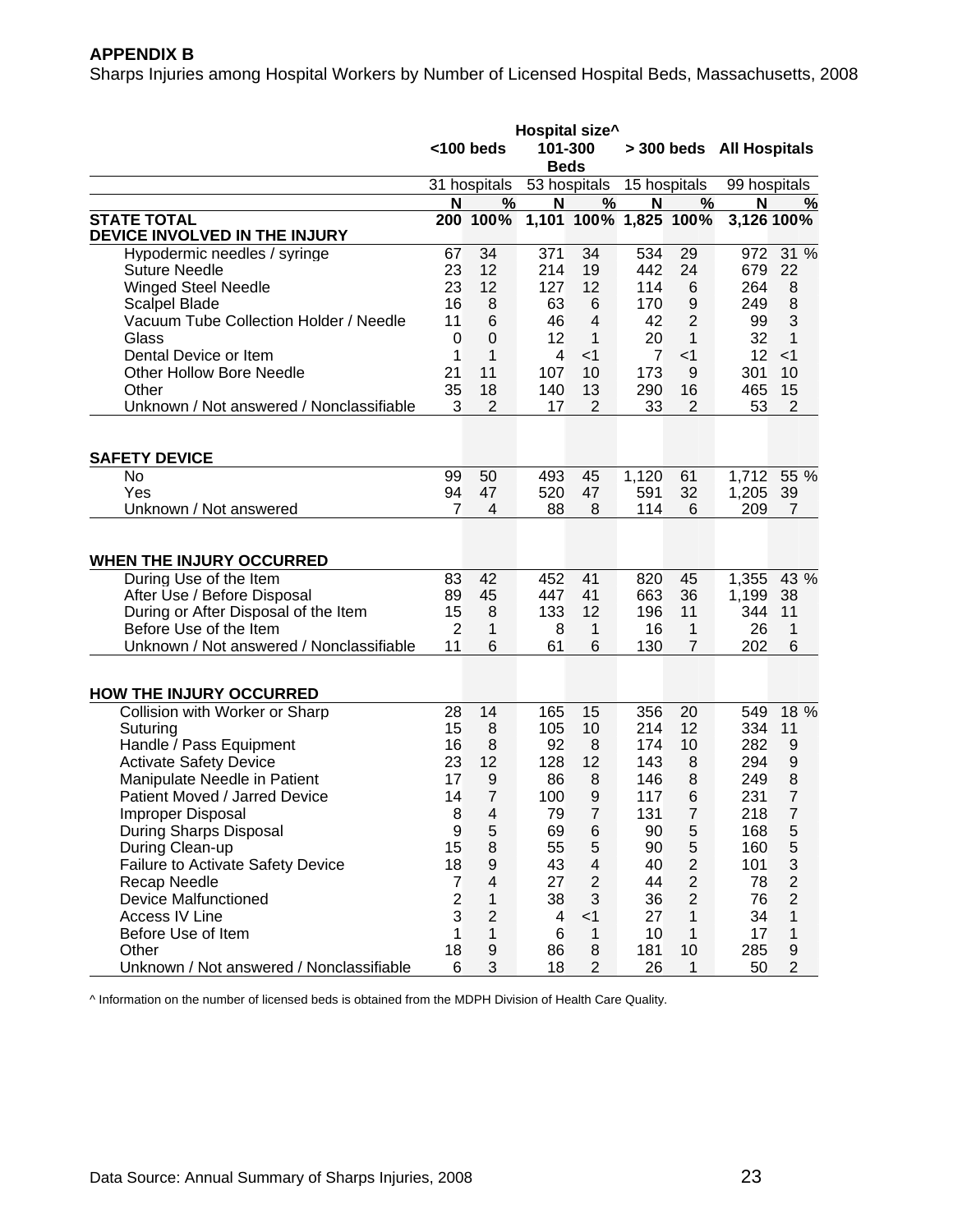#### **APPENDIX C**

Sharps Injuries among Hospital Workers by Hospital Teaching Status, Massachusetts, 2008

|                                          | <b>Teaching Status^</b> |                            |                |                |                |                  |  |
|------------------------------------------|-------------------------|----------------------------|----------------|----------------|----------------|------------------|--|
|                                          | <b>Teaching</b>         | Non-teaching All Hospitals |                |                |                |                  |  |
|                                          |                         | 21 hospitals               | 78 hospitals   |                | 99 hospitals   |                  |  |
|                                          | N                       | $\%$                       | N              | %              | N              | $\frac{0}{0}$    |  |
| <b>STATE TOTAL</b>                       | 2,035                   | 100%                       | 1,091          | 100%           |                | 3,126 100%       |  |
|                                          |                         |                            |                |                |                |                  |  |
| <b>WORK STATUS OF INJURED WORKER</b>     |                         |                            |                |                |                |                  |  |
| Employee                                 | 1,777                   | 87                         | 923            | 85             | 2,700          | 86 %             |  |
| Non-Employee Practitioner                | 155                     | 8                          | 127            | 12             | 282            | 9                |  |
| <b>Student</b>                           | 78                      | $\overline{4}$             | 23             | $\overline{2}$ | 101            | 3                |  |
| Temp / Contract                          | 23                      | 1                          | 17             | $\overline{2}$ | 40             | 1                |  |
| Other                                    | 1                       | $<$ 1                      | 0              | 0              | 1              | $<$ 1            |  |
| Unknown / Not answered / Nonclassifiable | 1                       | $<$ 1                      | 1              | $<$ 1          | $\overline{2}$ | < 1              |  |
|                                          |                         |                            |                |                |                |                  |  |
| <b>OCCUPATION</b>                        |                         |                            |                |                |                |                  |  |
| <b>Nurse</b>                             | 665                     | 33                         | 533            | 49             | 1,198          | 38 %             |  |
| Physician                                | 913                     | 45                         | 202            | 19             | 1,115          | 36               |  |
| Technician                               | 300                     | 15                         | 252            | 23             | 552            | 18               |  |
| <b>Support Services</b>                  | 76                      | 4                          | 55             | 5              | 131            | $\overline{4}$   |  |
| <b>Other Medical Staff</b>               | 36                      | $\overline{2}$             | 26             | $\overline{2}$ | 62             | $\overline{2}$   |  |
| <b>Dental Staff</b>                      | 14                      | 1                          | $\overline{4}$ | $<$ 1          | 18             | 1                |  |
| Other                                    | 29                      | 1                          | 16             | 1              | 45             | 1                |  |
| Unknown / Not answered / Nonclassifiable | $\overline{2}$          | $<$ 1                      | 3              | $<$ 1          | 5              | $<$ 1            |  |
|                                          |                         |                            |                |                |                |                  |  |
| DEPARTMENT WHERE INJURY OCCURRED         |                         |                            |                |                |                |                  |  |
| Operating and Procedure Rooms            | 927                     | 46                         | 406            | 37             | 1,333          | 43%              |  |
| <b>Inpatient Units</b>                   | 422                     | 21                         | 279            | 26             | 701            | 22               |  |
| <b>Emergency Department</b>              | 156                     | 8                          | 125            | 11             | 281            | 9                |  |
| <b>Intensive Care Units</b>              | 201                     | 10                         | 75             | $\overline{7}$ | 276            | $\boldsymbol{9}$ |  |
| Outpatient areas                         | 130                     | $6\phantom{1}6$            | 57             | 5              | 187            | $6\phantom{1}6$  |  |
| Laboratories                             | 88                      | 4                          | 43             | 4              | 131            | 4                |  |
| Other areas                              | 102                     | 5                          | 95             | 9              | 197            | 6                |  |
| Unknown / Not answered / Nonclassifiable | 9                       | $<$ 1                      | 11             | 1              | 20             | 1                |  |
|                                          |                         |                            |                |                |                |                  |  |
| PROCEDURE FOR WHICH DEVICE WAS USED      |                         |                            |                |                |                |                  |  |
| Injection                                | 449                     | 22                         | 322            | 30             | 771            | 25%              |  |
| Suturing                                 | 486                     | 24                         | 192            | 18             |                | 678 22           |  |
| <b>Blood Procedures</b>                  | 229                     | 11                         | 206            | 19             | 435            | 14               |  |
| Line Procedures                          | 209                     | 10                         | 106            | 10             | 315            | 10               |  |
| Making the Incision                      | 260                     | 13                         | 99             | 9              | 359            | 11               |  |
| To Obtain Body Fluid or Tissue Sample    | 70                      | 3                          | 31             | 3              | 101            | 3                |  |
| <b>Dental Procedures</b>                 | 9                       | $<$ 1                      | 3              | $<$ 1          | 12             | $<$ 1            |  |
| Other                                    | 185                     | 9                          | 75             | $\overline{7}$ | 260            | 8                |  |
| Unknown / Not answered / Nonclassifiable | 138                     | 7                          | 57             | $\overline{5}$ | 195            | 6                |  |

^ Information on hospitals' teaching status is obtained from the Massachusetts Division of Health Care Finance and Policy.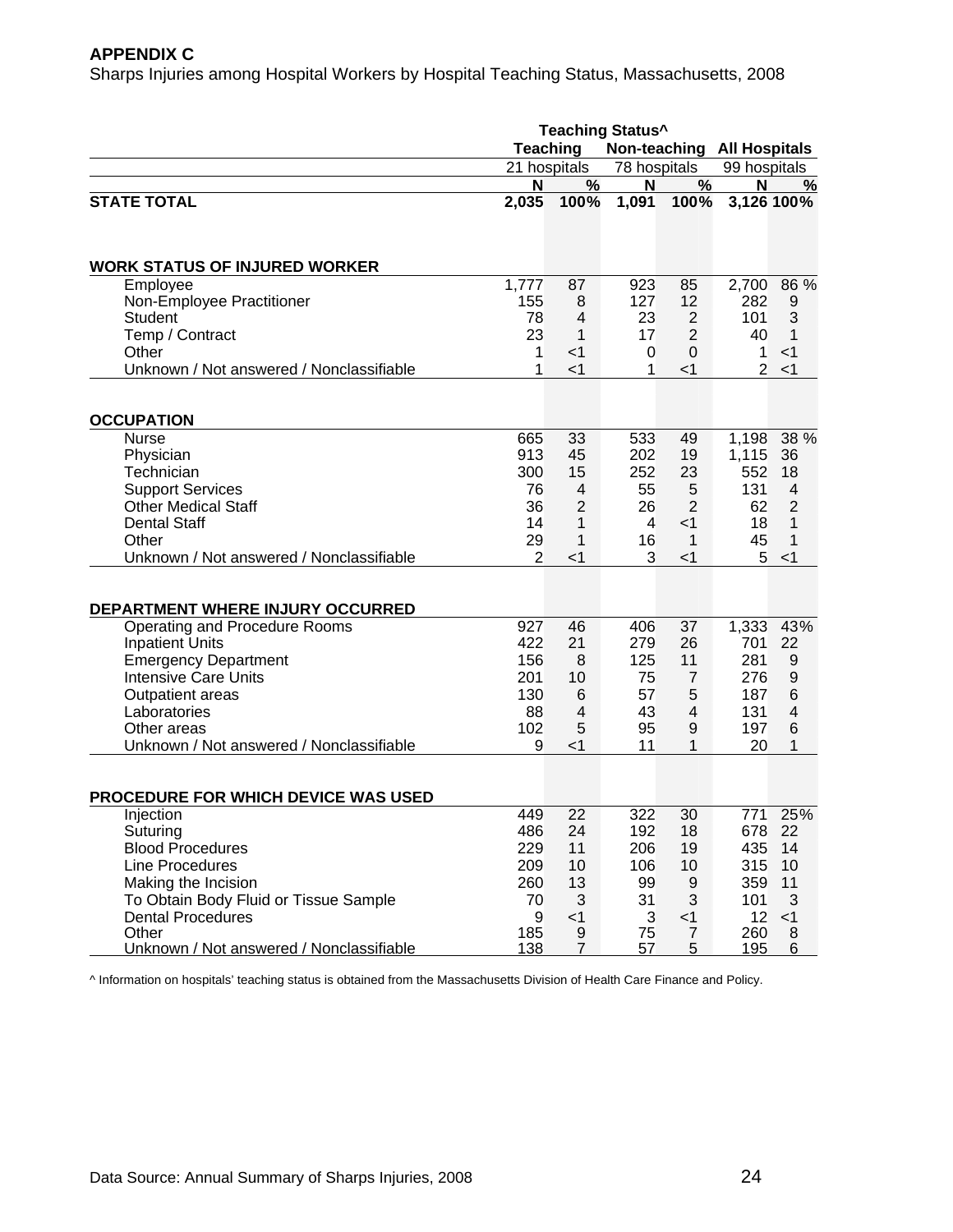#### **APPENDIX C**

Sharps Injuries among Hospital Workers by Hospital Teaching Status, Massachusetts, 2008

|                                          | <b>Teaching Status^</b> |                  |                |                            |              |                |  |
|------------------------------------------|-------------------------|------------------|----------------|----------------------------|--------------|----------------|--|
|                                          |                         | <b>Teaching</b>  |                | Non-teaching All Hospitals |              |                |  |
|                                          |                         | 21 hospitals     | 78 hospitals   |                            | 99 hospitals |                |  |
|                                          | N                       | %                | N              | $\frac{9}{6}$              | N            | %              |  |
| <b>STATE TOTAL</b>                       | 2,035                   | 100%             | 1,091          | 100%                       |              | 3,126 100%     |  |
| DEVICE INVOLVED IN THE INJURY            |                         |                  |                |                            |              |                |  |
| Hypodermic needles / syringe             | 588                     | 29               | 384            | 35                         | 972          | 31             |  |
| <b>Suture Needle</b>                     | 488                     | 24               | 191            | 18                         | 679          | 22             |  |
| <b>Winged Steel Needle</b>               | 143                     | $\overline{7}$   | 121            | 11                         | 264          | 8              |  |
| <b>Scalpel Blade</b>                     | 190                     | 9                | 59             | 5                          | 249          | 8              |  |
| Vacuum Tube Collection Holder / Needle   | 42                      | $\overline{2}$   | 57             | 5                          | 99           | 3              |  |
| Glass                                    | 23                      | 1                | 9              | 1                          | 32           | 1              |  |
| Dental Device or Item                    | 7                       | $<$ 1            | 5              | $<$ 1                      | 12           | $<$ 1          |  |
| <b>Other Hollow Bore Needle</b>          | 181                     | 9                | 120            | 11                         | 301          | 10             |  |
| Other                                    | 333                     | 16               | 132            | 12                         | 465          | 15             |  |
| Unknown / Not answered / Nonclassifiable | 40                      | 2                | 13             | 1                          | 53           | $\overline{2}$ |  |
|                                          |                         |                  |                |                            |              |                |  |
| <b>SAFETY DEVICE</b>                     |                         |                  |                |                            |              |                |  |
| No                                       | 1,226                   | 60               | 486            | 45                         | 1,712        | 55%            |  |
| Yes                                      | 654                     | 32               | 551            | 51                         | 1,205        | 39             |  |
| Unknown / Not answered                   | 155                     | 8                | 54             | 5                          | 209          | $\overline{7}$ |  |
| <b>WHEN THE INJURY OCCURRED</b>          |                         |                  |                |                            |              |                |  |
| During Use of the Item                   | 929                     | 46               | 426            | 39                         | 1,355        | 43%            |  |
| After Use / Before Disposal              | 721                     | 35               | 478            | 44                         | 1,199        | 38             |  |
| During or After Disposal of the Item     | 209                     | 10               | 135            | 12                         | 344          | 11             |  |
| Before Use of the Item                   | 19                      | 1                | $\overline{7}$ | 1                          | 26           | 1              |  |
| Unknown / Not answered / Nonclassifiable | 157                     | 8                | 45             | $\overline{4}$             | 202          | 6              |  |
|                                          |                         |                  |                |                            |              |                |  |
| <b>HOW THE INJURY OCCURRED</b>           |                         |                  |                |                            |              |                |  |
| Collision with Worker or Sharp           | 393                     | 19               | 156            | 14                         | 549          | 18%            |  |
| Suturing                                 | 256                     | 13               | 78             | $\overline{7}$             | 334          | 11             |  |
| <b>Activate Safety Device</b>            | 155                     | 8                | 139            | 13                         | 294          | 9              |  |
| Handle / Pass Equipment                  | 196                     | 10               | 86             | 8                          | 282          | 9              |  |
| Manipulate Needle in Patient             | 156                     | 8                | 93             | 9                          | 249          | 8              |  |
| Patient Moved / Jarred Device            | 135                     | $\boldsymbol{7}$ | 96             | 9                          | 231          | $\overline{7}$ |  |
| Improper Disposal                        | 130                     | 6                | 88             | 8                          | 218          | $\overline{7}$ |  |
| During Sharps Disposal                   | 104                     | 5                | 64             | 6                          | 168          | 5              |  |
| During Clean-up                          | 96                      | 5                | 64             | 6                          | 160          | 5              |  |
| <b>Failure to Activate Safety Device</b> | 38                      | $\overline{c}$   | 63             | 6                          | 101          | 3              |  |
| Recap Needle                             | 48                      | $\mathbf{2}$     | 30             | $\sqrt{3}$                 | 78           | $\overline{2}$ |  |
| <b>Device Malfunctioned</b>              | 37                      | $\overline{2}$   | 39             | $\overline{\mathbf{4}}$    | 76           | $\overline{2}$ |  |
| Before Use of Item                       | 12                      | $\mathbf{1}$     | 5              | $<$ 1                      | 17           | 1              |  |
| Access IV Line                           | 30                      | $\mathbf{1}$     | $\overline{4}$ | $<$ 1                      | 34           | 1              |  |
| Other                                    | 212                     | 10               | 73             | $\overline{7}$             | 285          | 9              |  |
| Unknown / Not answered / Nonclassifiable | 37                      | $\overline{2}$   | 13             | 1                          | 50           | $\overline{c}$ |  |

^ Information on hospitals' teaching status is obtained from the Massachusetts Division of Health Care Finance and Policy.